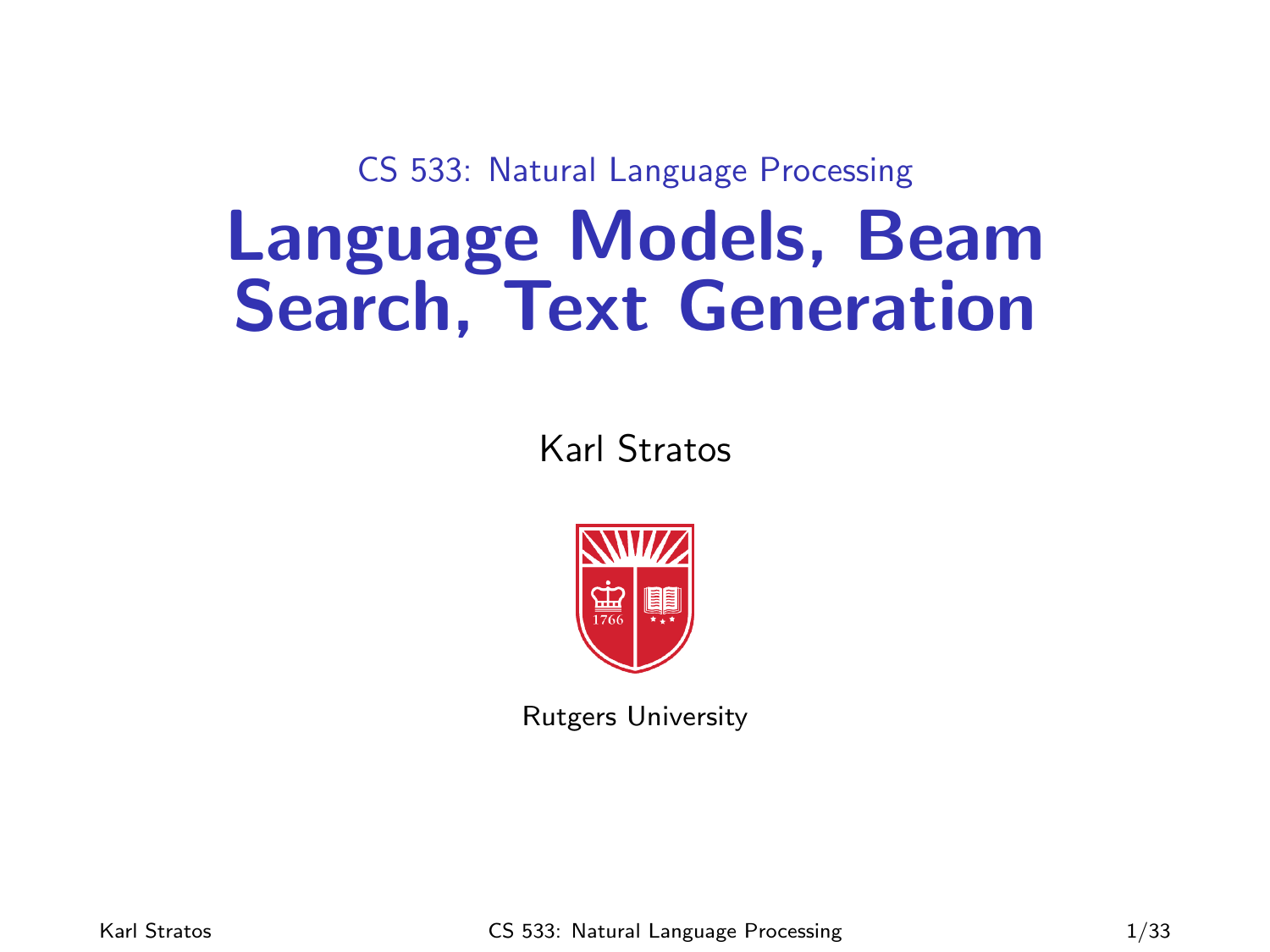### Review: Word Embeddings



Text = Sequence of learnable word embeddings  $x_1 \dots x_T \in \mathbb{R}^d$ 

- $\blacktriangleright$  Each  $x_t$  not contextual
- $\triangleright$  Can be contextualized with additional transformations!

Once we've settled on (either raw or contextual) word embeddings, can get a single-vector representation of text in various ways, e.g.,

- ▶ Mean pooling. Average embeddings ("continuous bag-of-words")
- $\triangleright$  Max pooling. Take elementwise maximum (e.g., in CNNs)
- $\triangleright$  Single token. Take the embedding corresponding to a single token, assuming it's already function of all inputs (e.g., in transformers)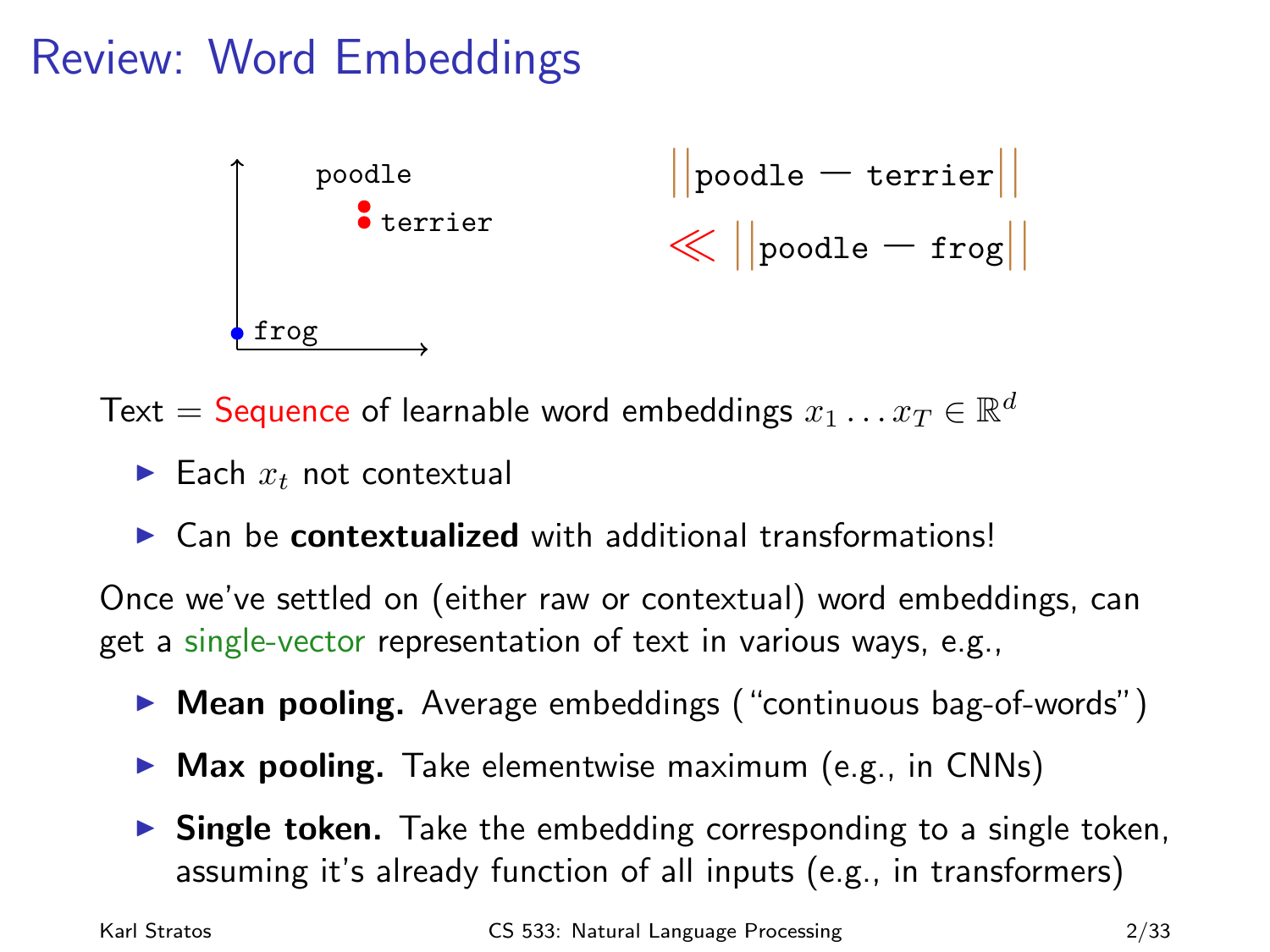#### Review: Contextualizing Word Embeddings

**Convolutional:** Slide  $n$ -gram filters. Can be stacked.



 $\blacktriangleright$  Recurrent: Maintain a recurrent state. Can be stacked and bidirectional.



**In Self-attention**: Compute a convex combination of all inputs. Can be stacked.

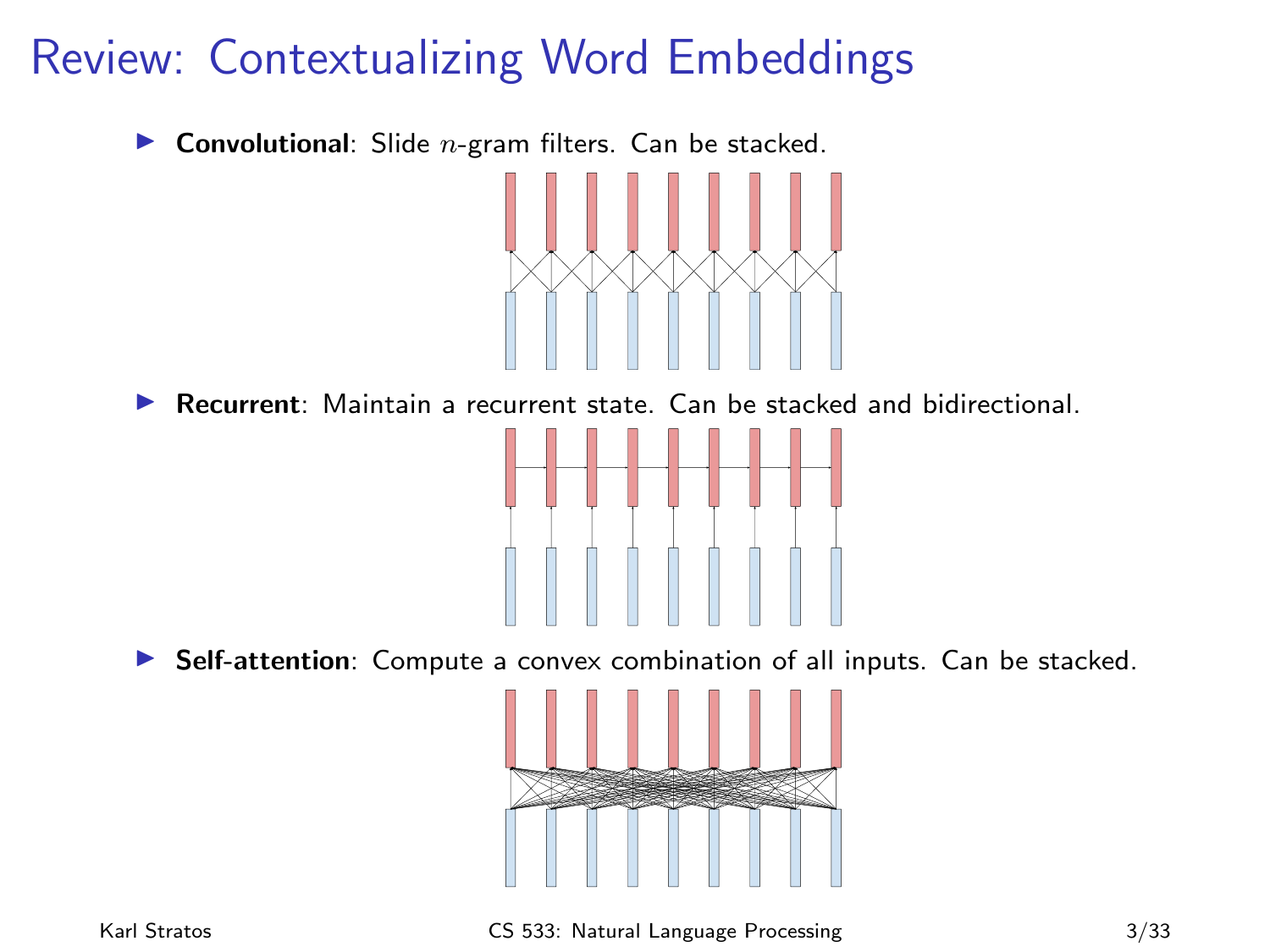#### Review: Parameters to Learn

- **CNNs:** Filter matrix  $U \times \mathbb{R}^{n \times d}$  where *n* is the width of the filter's  $n$ -gram. Can't model word ordering beyond filter sizes. Stacking can enlarge the window size.
- $\triangleright$  RNNs: Parameters of the recurrent cell (feedforward)  $\mathbf{RNN}_\theta: \mathbb{R}^{d_h} \times \mathbb{R}^{d} \to \mathbb{R}^{d}$ . Variants to address gradient problems (e.g., LSTMs). Can model arbitrarily long sequences, but cannot be parallelized and one-sided (or shallowly bidirectional)
- $\triangleright$  Transformers: Parameters of the multi-head attention layer  $\mathsf{Attn}_\theta^H$ , which "split" inputs to heads and merge back. Deeply bidirectional with stacking. Can be parallelized and made sensitive to word ordering with position encodings, but tricky to train with a large number of parameters.

Any of these encoders can be "plugged in" to optimize a task-specific loss, jointly with any other layers (e.g., final linear classifier) CS 533: Natural Language Processing 4/33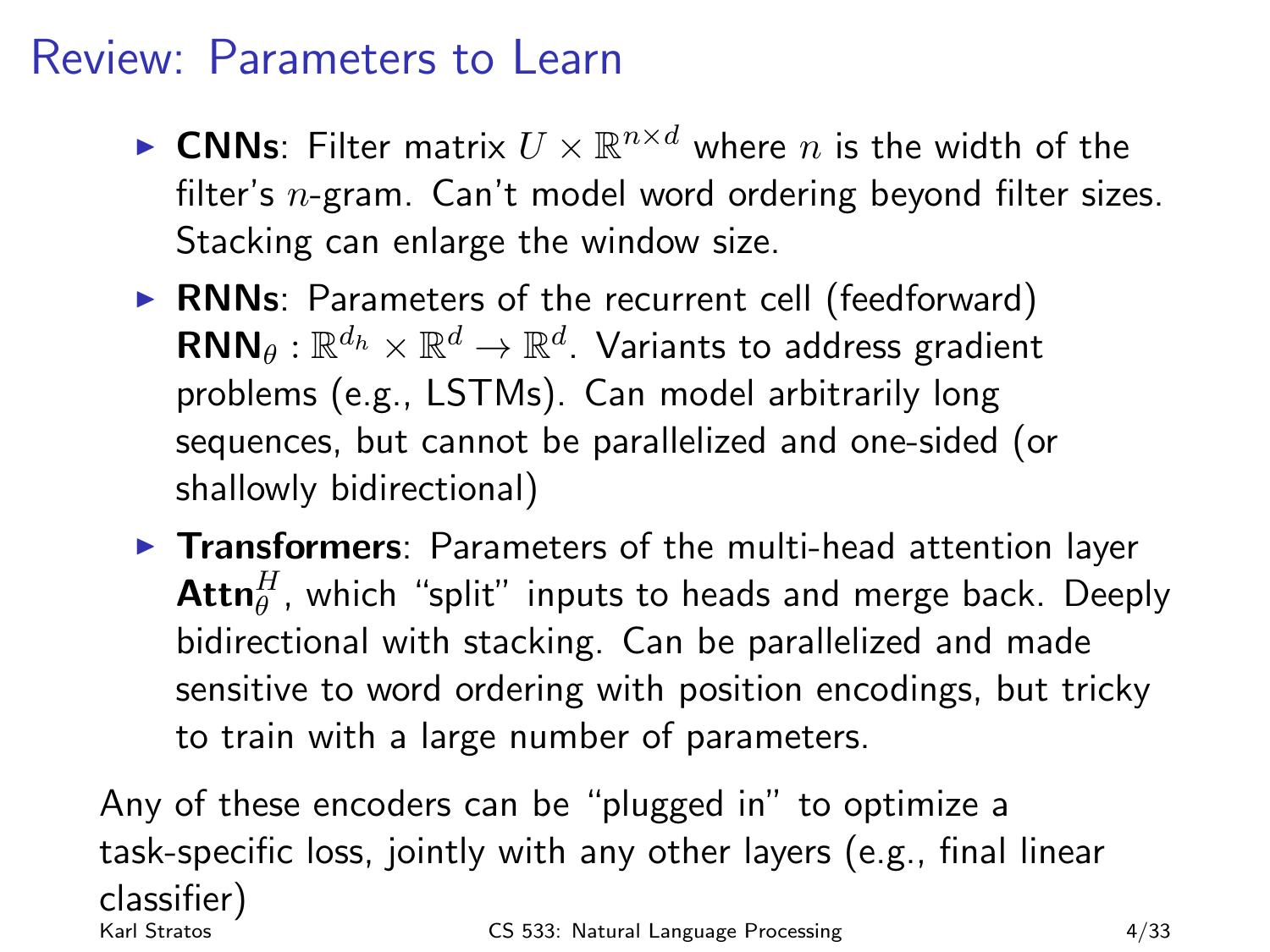#### Architecture-Free Abstraction

In most cases we will work with the following uniform setting:

► Model. Classify  $x \in \mathcal{X}$  into  $y \in \{1...L\}$ 

$$
p_{\theta}(y|x) = \text{softmax}_{y} \bigg( \underbrace{W}_{L \times d} \underbrace{\text{enc}_{\theta}(x)}_{d \times 1} + \underbrace{b}_{L \times 1} \bigg)
$$

 $\theta$  includes linear classifier parameters  $(W, b)$ 

 $\triangleright$  Learning. Minimize the empirical cross-entropy loss assuming  $N$  iid samples  $(x_i, y_i) \sim \mathbf{pop}$ 

$$
\widehat{J}(\theta) = \min_{\theta} -\frac{1}{N} \sum_{i=1}^{N} \log p_{\theta}(y_i | x_i)
$$

No need to talk about specific architectures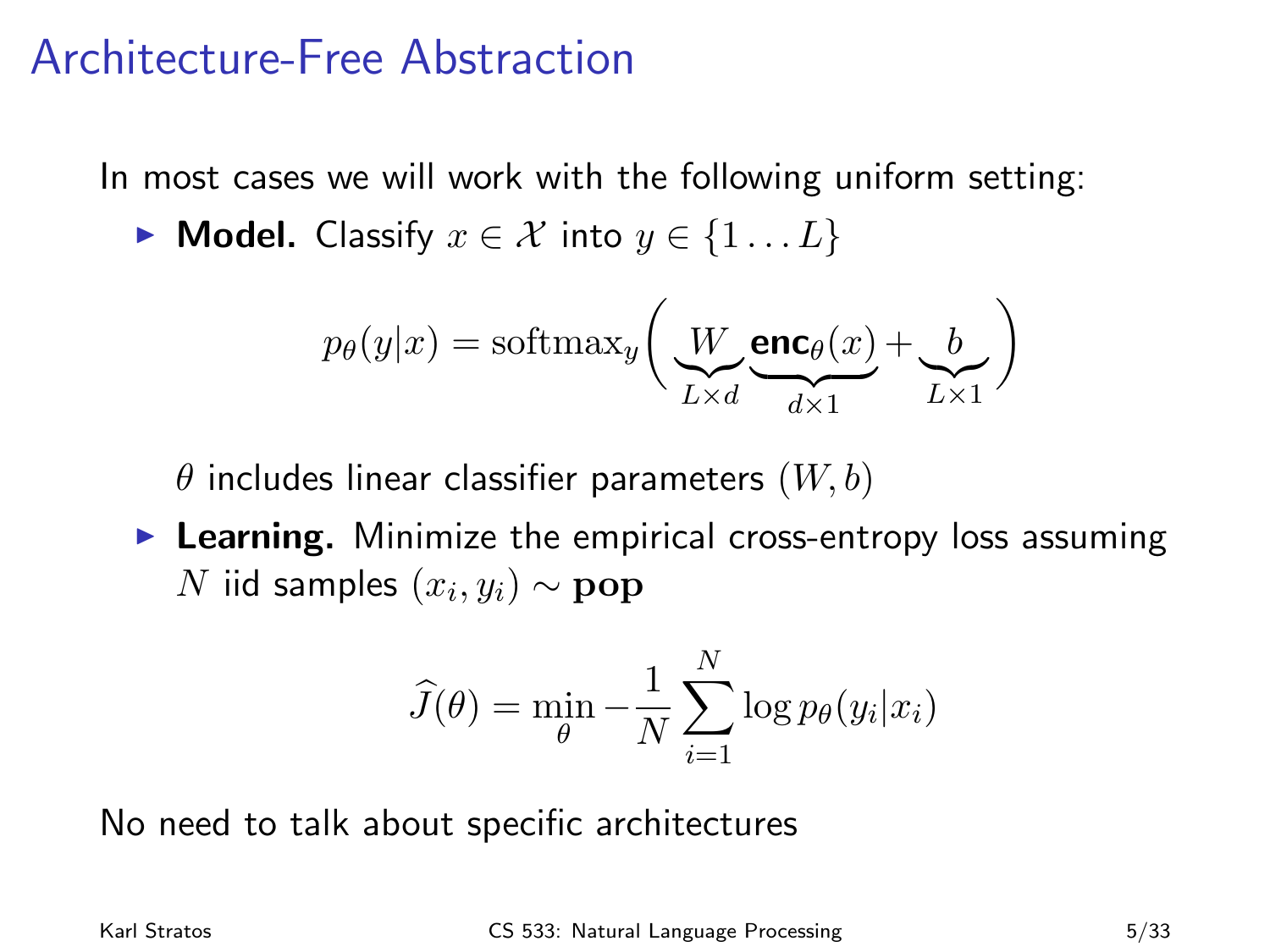#### Review: Error Decomposition



With nonlinear neural encoders, approximation error  $\approx 0$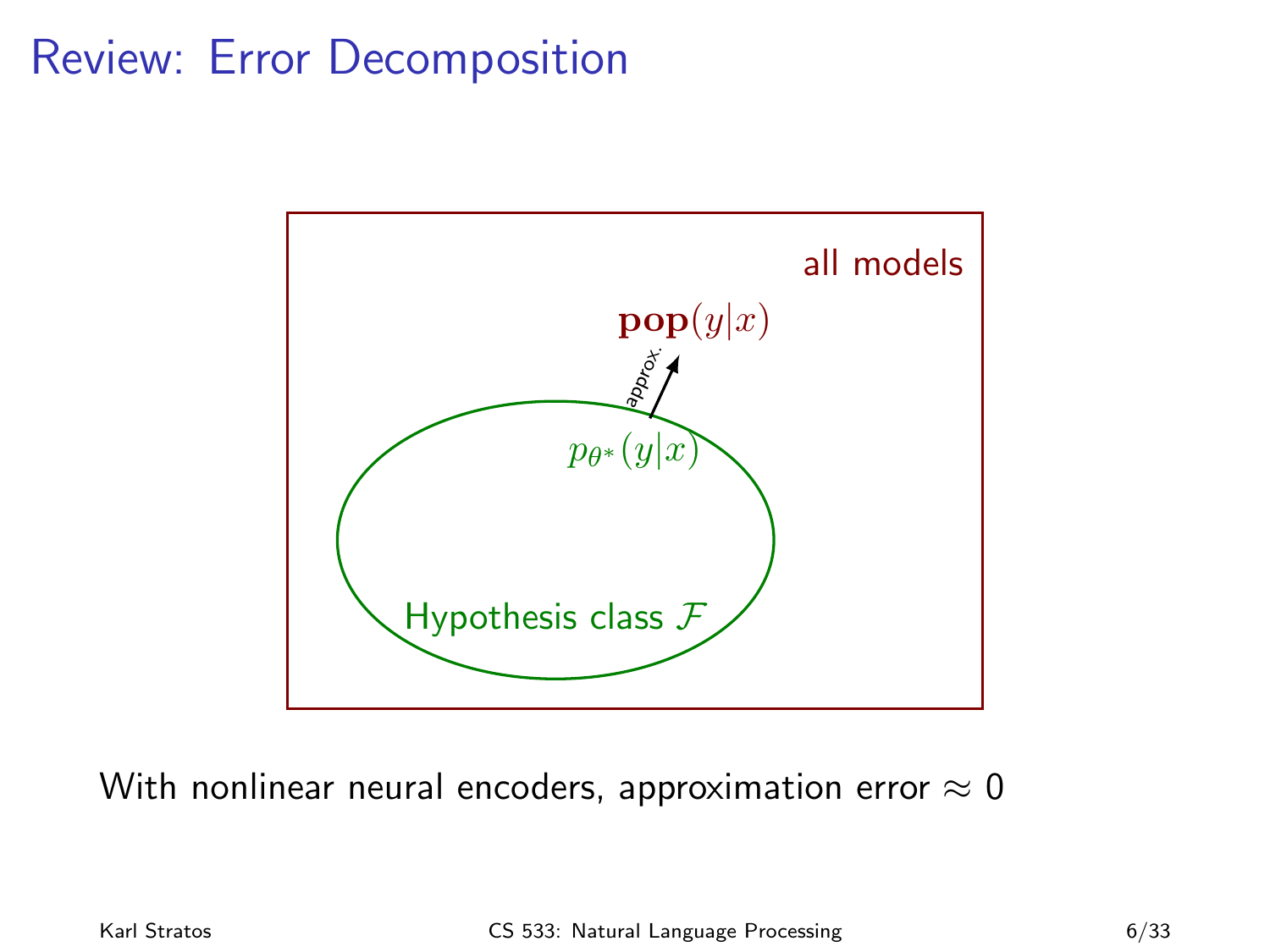### Language Models (LMs)

- **Pop:** Distribution over natural language X in some units (e.g., sentences, paragraphs, articles). Will assume sentences.
	- For convenience assume finite  $\mathcal{X}$ :  $|\mathcal{X}| = V^{T_{\max}}$  where  $T_{\max}$  is max text length storable in a physical computer
	- $\blacktriangleright$  But practically infinite
- ►  $x \sim$  pop: Single sentence, randomly generated from the true distribution (e.g., human reporter)
- ► Goal. Density estimation: learn  $p_{\theta}(x) \approx \mathbf{pop}(x)$ . Use cases
	- **Ranking.** Apply  $p_{\theta}$  to sentences to determine which sentences are more likely (that is, under pop)
	- **Generation.** Sample from  $p_{\theta}$  to generate sentences that may be novel (not part of training data)
- $\triangleright$  Unsupervised problem: We don't need any explicit annotation to train an LM.
	- $\triangleright$  Unlimited available corpora, many from the web (Wikipedia dump: 3 billion tokens, Common Crawl (filtered): 410 billion tokens)

Karl Stratos CS 533: Natural Language Processing 7/33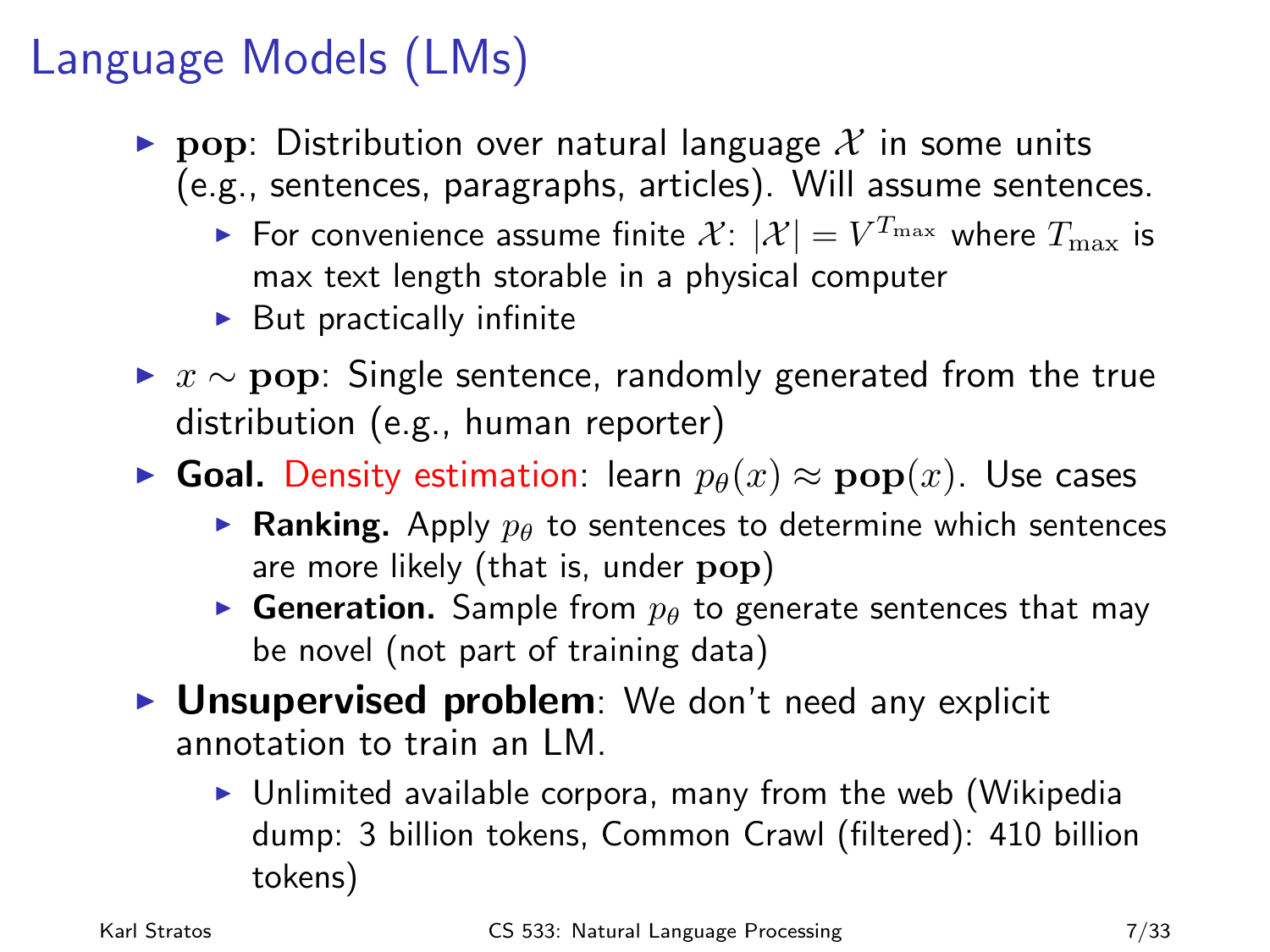#### Chain Rule in Probability

- $\triangleright$  Direct softmax over X (space of all sentences) impractical
- $\triangleright$  Solution: **Chain rule** in probability (not to be confused with chain rule in differentiation)

$$
\mathbf{pop}(x_1 \dots x_T) = \mathbf{pop}(x_1 | \langle \text{bos} \rangle)
$$
  
\n
$$
\times \mathbf{pop}(x_2 | \langle \text{bos} \rangle, x_1)
$$
  
\n
$$
\times \mathbf{pop}(x_3 | \langle \text{bos} \rangle, x_1, x_2) \times \cdots
$$
  
\n
$$
\times \mathbf{pop}(x_T | \langle \text{bos} \rangle, x_1, x_2, \dots, x_{T-1})
$$
  
\n
$$
\times \mathbf{pop}( \langle \text{eos} \rangle | \langle \text{bos} \rangle, x_1, x_2, \dots, x_{T-1}, x_T )
$$

 $\langle$ bos) and  $\langle$ eos) special symbols in vocab V ("beginning/end of sentence")

- ► Thus only need a **conditional word distribution** over  $x_t \in V$ 
	- ► Conditioning on history/context  $x_{$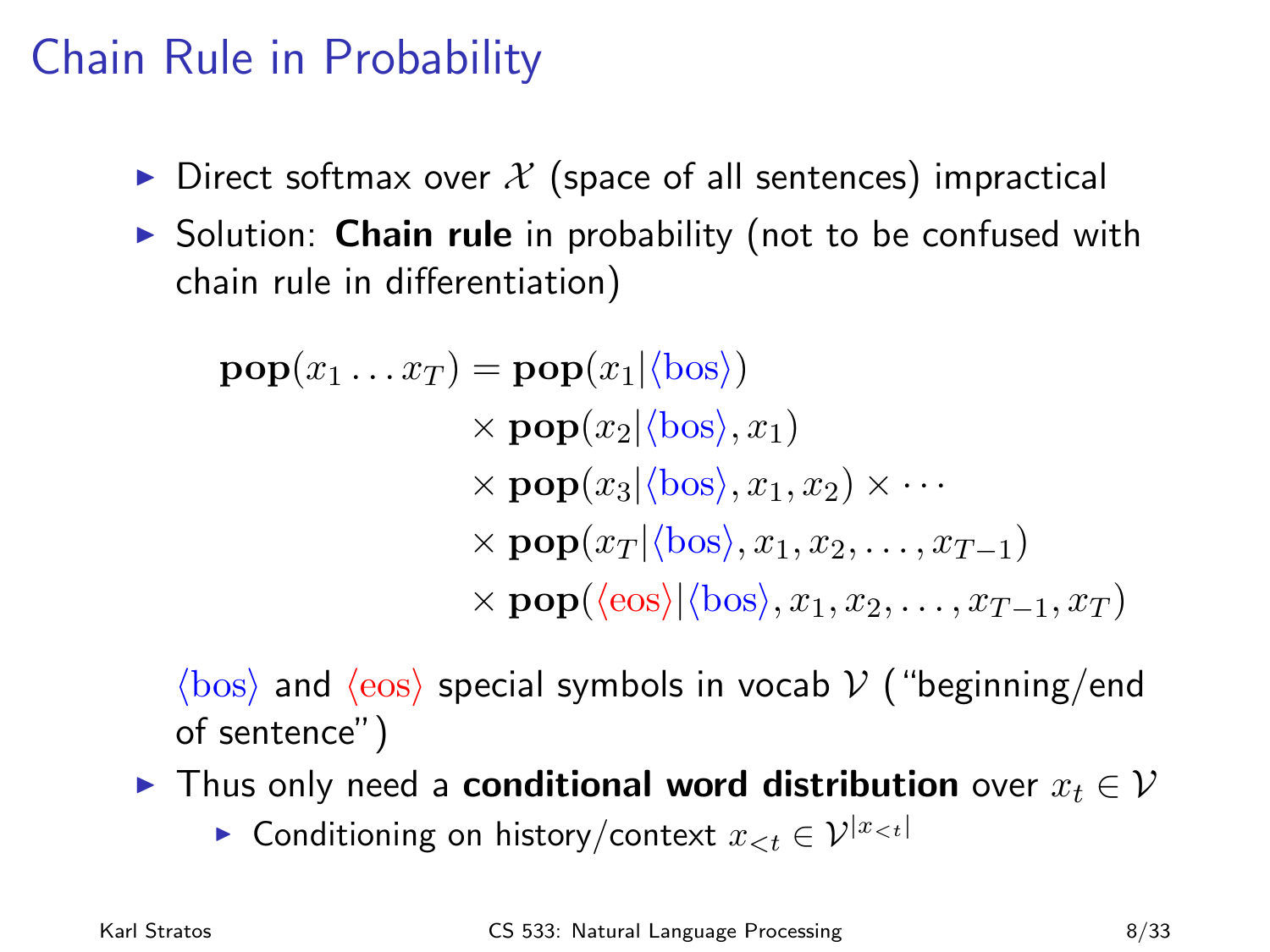#### Language Models Are Everywhere

# Google

|   | rutgers natural                      |  |                   |                                  |  |
|---|--------------------------------------|--|-------------------|----------------------------------|--|
| Q | rutgers natural science classes      |  |                   |                                  |  |
|   | rutgers natural resource economics   |  |                   |                                  |  |
|   | rutgers natural medicines            |  |                   |                                  |  |
| Q | rutgers natural science              |  |                   |                                  |  |
|   | rutgers natural language processing  |  |                   |                                  |  |
| Q | rutgers natural history museum       |  |                   |                                  |  |
|   | rutgers natural                      |  |                   |                                  |  |
| Q | rutgers easy natural science classes |  |                   |                                  |  |
|   | rutgers newark natural sciences      |  |                   |                                  |  |
|   | reddit rutgers natural science       |  |                   |                                  |  |
|   |                                      |  |                   |                                  |  |
|   | Google Search                        |  | I'm Feeling Lucky |                                  |  |
|   |                                      |  |                   | Report inappropriate predictions |  |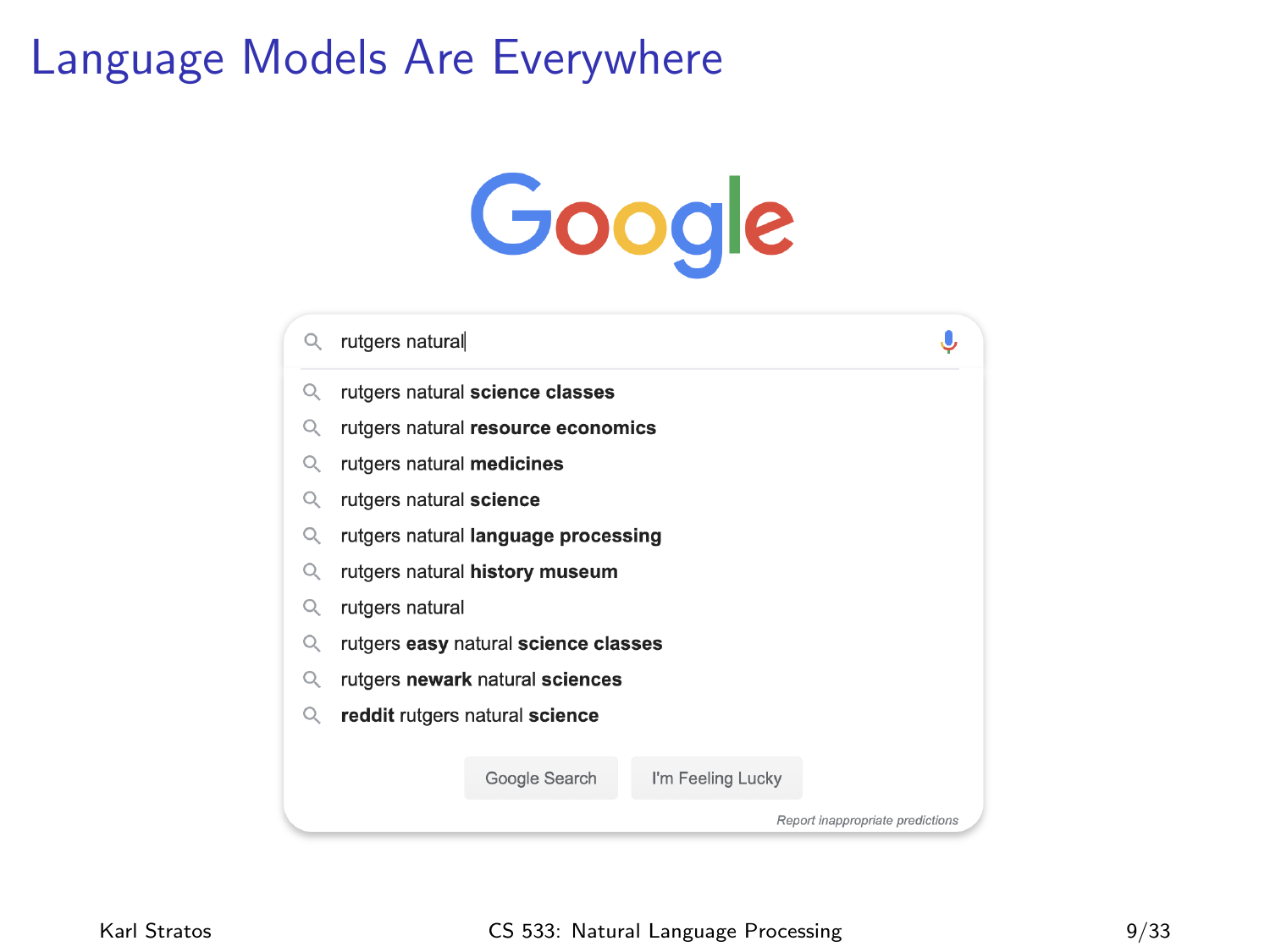### LM Training Loss

► Sample sentences denoted as  $x^{(1)} \dots x^{(M)} \sim \textbf{pop}$  $x^{(i)} = (x_1^{(i)}$  $x_1^{(i)}, \ldots, x_{T_i}^{(i)}$  $T_i^{(i)}$ ,  $x_0^{(i)} = \langle \text{bos} \rangle$ ,  $x_{T_i+1}^{(i)} = \langle \text{eos} \rangle$  $\blacktriangleright$  Let  $N = M + \sum_{i=1}^{M} T_i$ , total number of token predictions  $\blacktriangleright$  Empirical cross-entropy loss (token-level):

$$
\widehat{J}(\theta) = -\frac{1}{N} \sum_{i=1}^{M} \sum_{t=1}^{T_i+1} \log p_{\theta}(x_t^{(i)} | x_{
$$

where  $x^{(i)}_{< t} = (x^{(i)}_0$  $x_0^{(i)}, \ldots, x_{t-1}^{(i)}$  $_{t-1}^{(i)}) \in \mathcal{V}^{t}.$ 

**Data-efficient**:  $T + 1$  "labeled examples" in each sentence

 $(\text{inputs}, \text{targets}) = ((x_0, x_{0:1}, \ldots, x_{0:T}), (x_1, x_2, \ldots, x_{T+1}))$ 

 $\triangleright$  In practice sentences batched with special padding symbol  $\langle$  pad) to have equal length T.

► Mask  $\langle$  pad $\rangle$  losses:  $(l_1, l_2, l_3, l_4, l_5) \mapsto (l_1, l_2, l_3, 0, 0)$ 

Karl Stratos **CS 533: Natural Language Processing** 10/33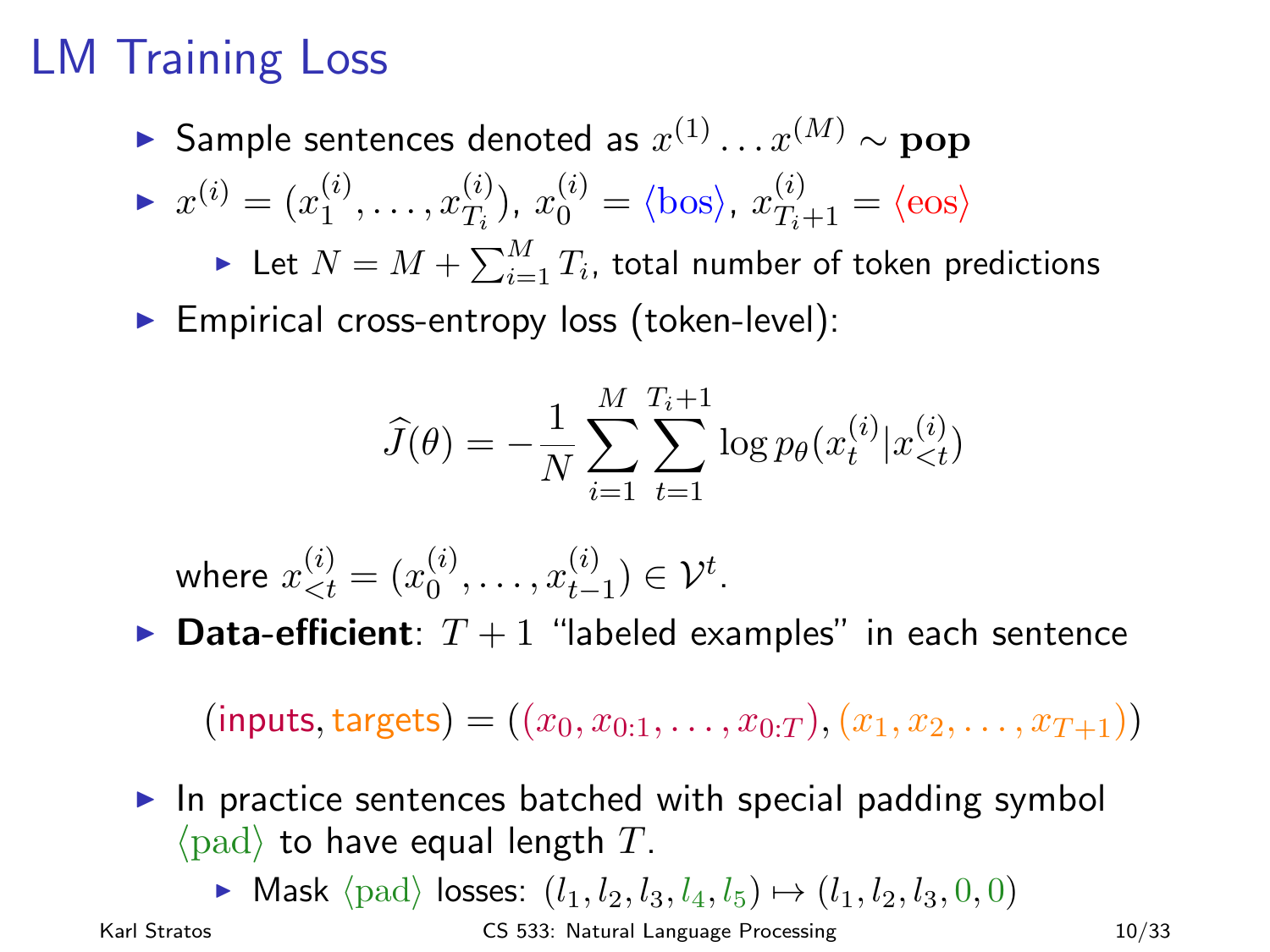#### **Perplexity**

- $\blacktriangleright$  Language modeling is unsupervised (i.e., no downstream performance to monitor)
- $\triangleright$  Model selection based on validation cross-entropy loss
	- $\blacktriangleright$  If overfitting, validation loss will start increasing
	- $\triangleright$  If training corpus is enormous, no model selection is necessary (cannot even do a single epoch)

 $\triangleright$  Popular practice: exponentiate LM loss for interpretability

$$
\widehat{\text{Perplexity}(\theta)} = \exp\left(\widehat{J}(\theta)\right)
$$

(Assuming natural log in  $\widehat{J}$ .) Why?

- $\widehat{J}(\theta)$ : Number of bits to encode the behavior of  $\textbf{pop}(x_t|x_{< t})$ using  $p_{\theta}(x_t|x_{$
- $\triangleright$   $\exp(\widehat{J}(\theta))$ : "branching factor" or "effective vocab size"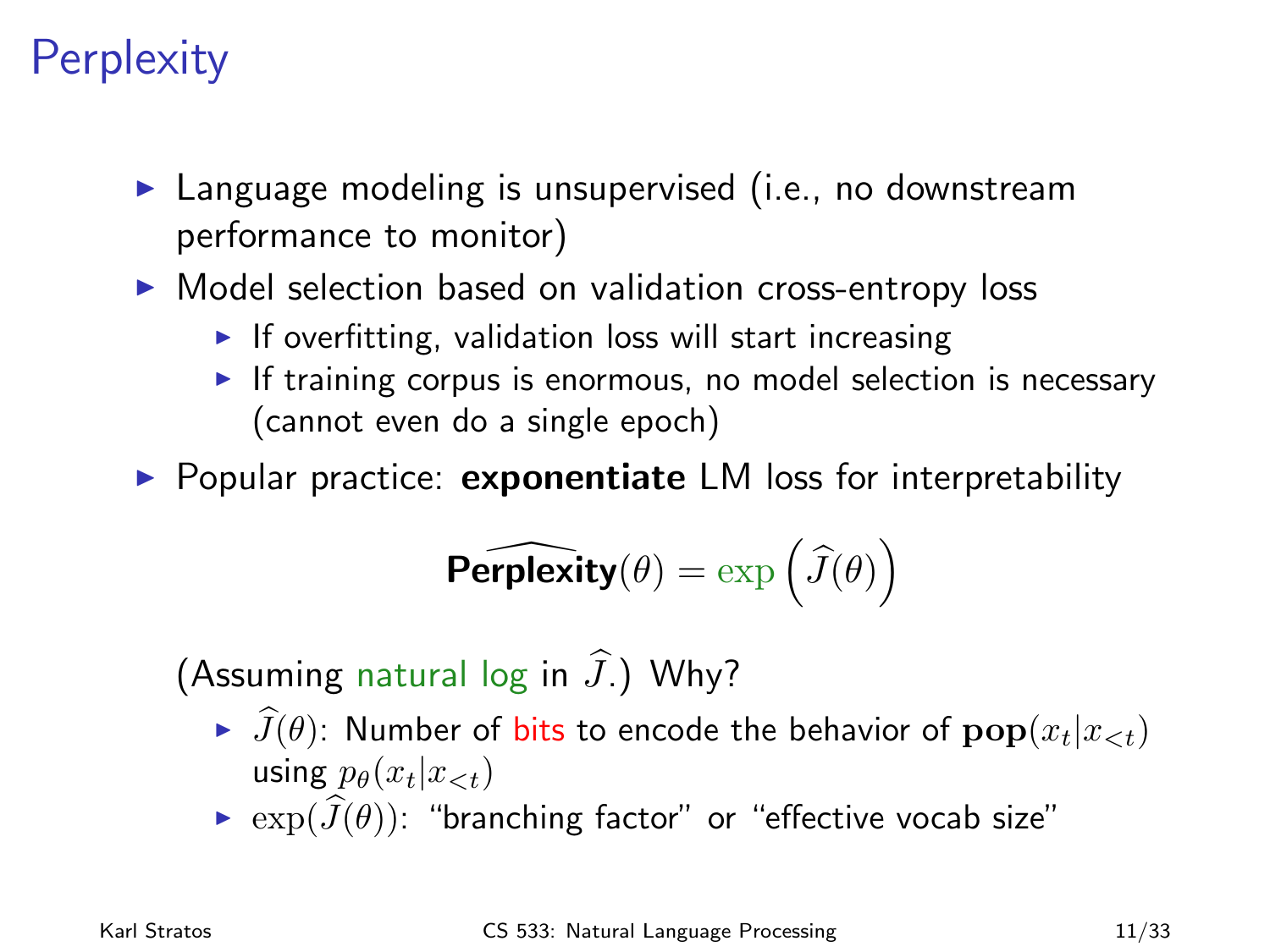#### Values of Perplexity

 $\blacktriangleright$  True (token-level) cross-entropy loss

$$
J(\theta) = \mathop{\mathbf{E}}_{x \sim \text{pop}, t \sim \text{Unif}\{1, \dots, |x|+1\}} \left[-\log p_\theta(x_t | x_{
$$

- **Largest when**  $p_{\theta}$  **uniform:**  $J(\theta) < \log V$
- **Figure Smallest when**  $p_{\theta} = \textbf{pop}$ **:**  $J(\theta) \geq H(\textbf{pop}(x_t|x_{\leq t}))$

In Thus range of true perplexity  $\exp(J(\theta))$  is



 $\triangleright$  Range of empirical perplexity on finite training data

$$
\widehat{\text{Perplexity}(\theta)} \in [\underbrace{1}_{\text{Model assigns probability 1 to every training instance}}, V]
$$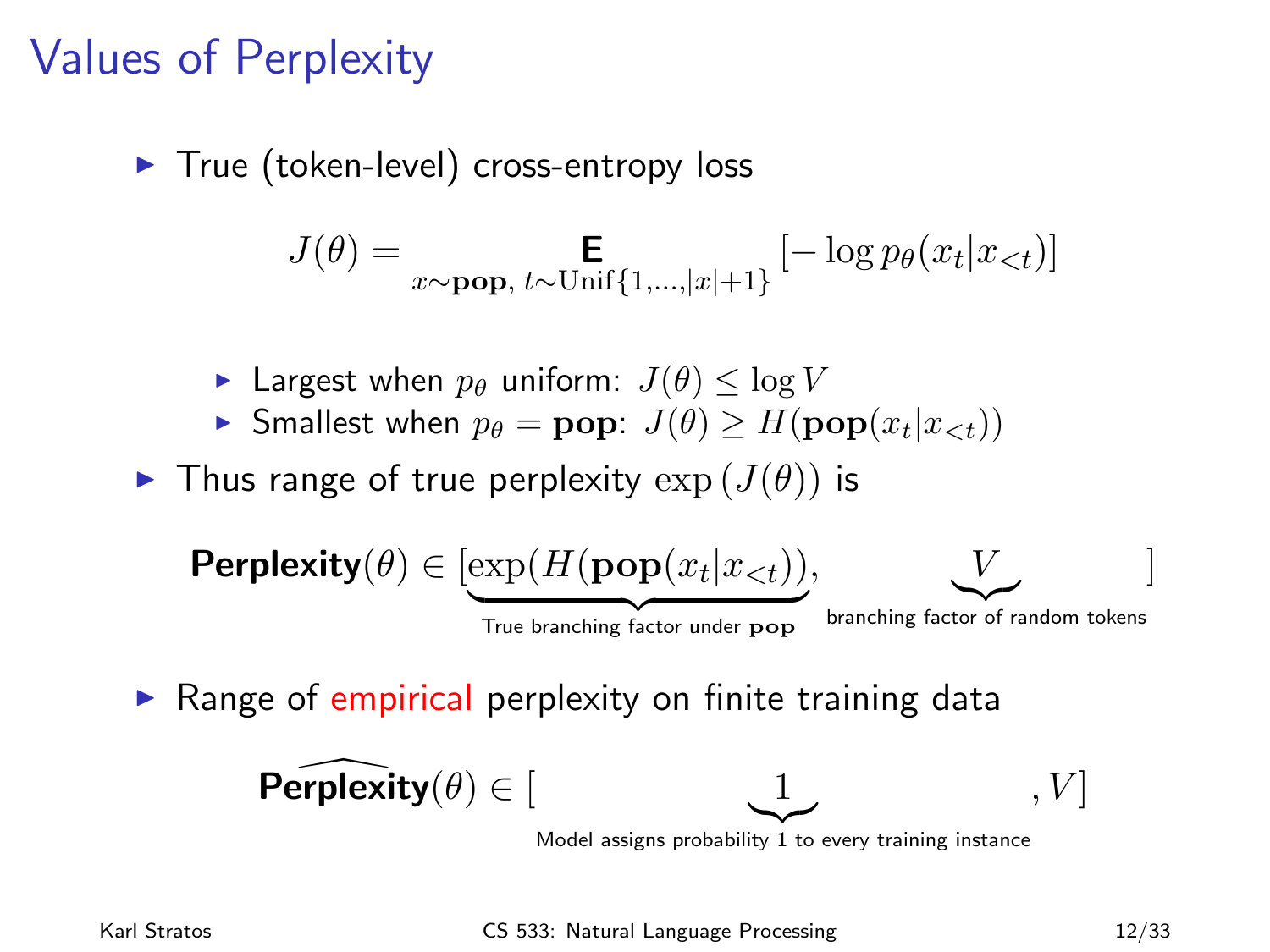#### Markov Assumption

- Inconvenient to work with arbitrarily long context  $x_{\leq t}$  (unless we're using recurrent models)
- Markov assumption: Threshold context size to  $K$ , e.g.,  $K=2$

$$
\mathbf{pop}(x_1 \dots x_T) \approx \mathbf{pop}(x_1 | \langle \text{bos} \rangle_0, \langle \text{bos} \rangle)
$$
  
\$\times \mathbf{pop}(x\_2 | \langle \text{bos} \rangle, x\_1)\$  
\$\times \mathbf{pop}(x\_3 | x\_1, x\_2) \times \dots\$  
\$\times \mathbf{pop}(x\_T | x\_{T-2}, x\_{T-1})\$  
\$\times \mathbf{pop}(\langle \text{eos} \rangle | x\_{T-1}, x\_T)\$

- $\blacktriangleright$  Idea: Choice of current word depends on recent history only
- $\blacktriangleright$  Now LM just a classifier from  $\mathbb{R}^{Kd}$   $(K$  word embeddings) to  $\mathcal V$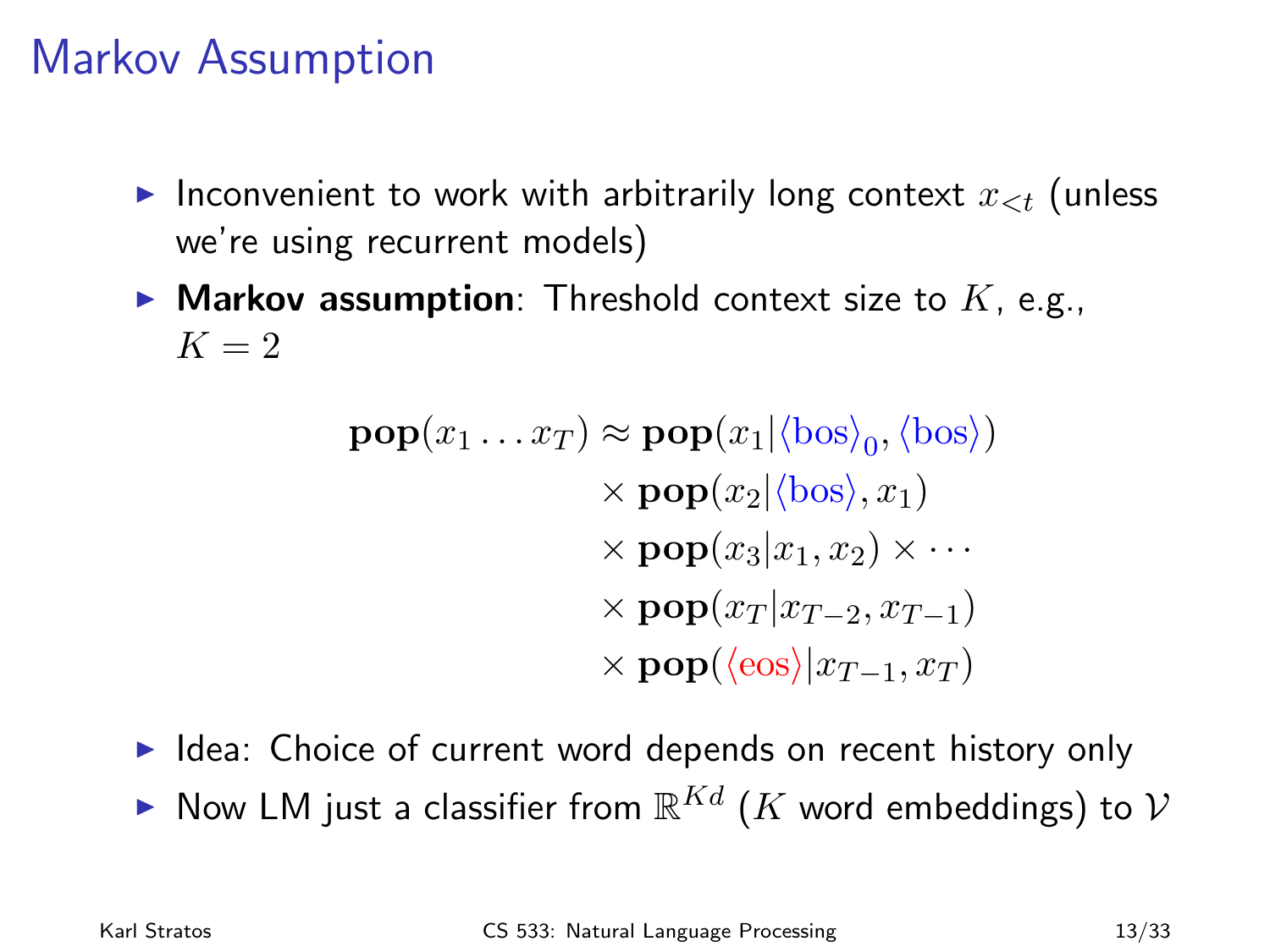#### Tying Word Embeddings and Linear Classifier

- $\triangleright$  Regardless of encoder specifics, we have
	- ► Word embeddings  $E \in \mathbb{R}^{d \times V}$
	- ► Linear classifier weight matrix  $W \in \mathbb{R}^{V \times d}$
- Instead of having separate parameters we can reuse  $W = E^{\top}$

$$
p_{\theta}(x_t | x_{< t}) = \text{softmax}_{x_t} \Big( \underbrace{E^{\top} \underbrace{\text{enc}_{\theta}(E(x_{< t}))}}_{d \times 1} \Big)
$$

This assumes enc<sub> $\theta$ </sub> produces a d-dimensional hidden state.

- $\blacktriangleright$  Halves the number of parameters for these weights  $2V d \mapsto V d$ 
	- $\triangleright$  Can be viewed as regularization
	- $\triangleright$  Empirically almost always helps (easier to train, lower final perplexity)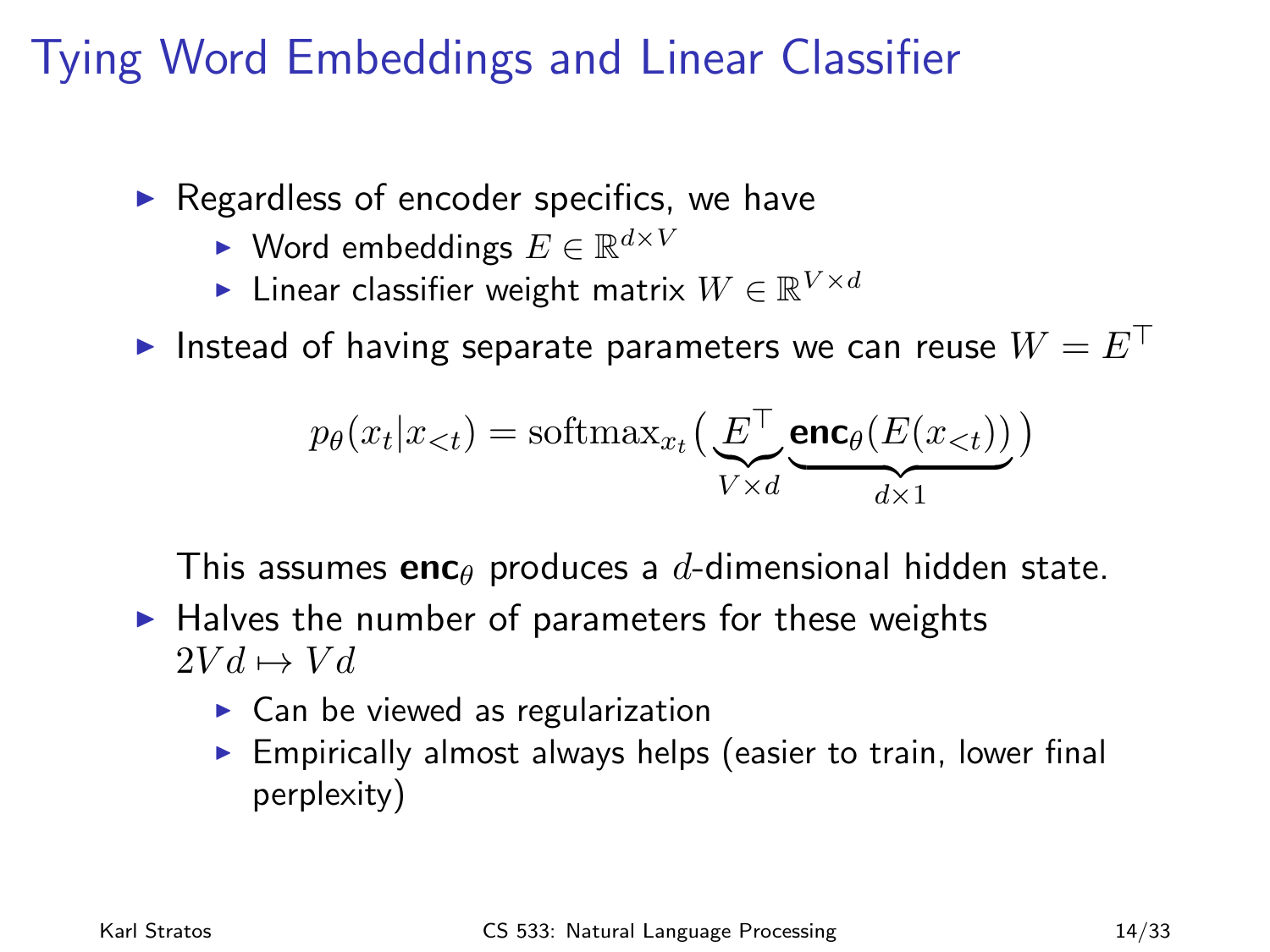#### Example: Bengio et al. (2003)

- $\triangleright$  A Neural Probabilistic Language Model: One of the few successful early works on deep learning for NLP
- $\triangleright$  Simple feedforward network with a residual connection:

$$
p_{\theta}(x_t | x_{t-K} \dots x_{t-1}) = \text{softmax}_{x_t}(W \tanh(Ux + a) + b + Qx)
$$

where  $x \in \mathbb{R}^{Kd}$  concatenates context word embeddings and parameters  $W, U, Q, a, b$  are appropriately shaped

- $\triangleright$  Improvement over traditional LMs (not neural), test perplexity on the Brown corpus with  $V = 16383$ :
	- $\triangleright$  Kneser-Ney back-off (classical LM): 321
	- $\triangleright$  Class-based back-off (another classical LM): 312
	- Feedforward ( $K = 4$ ,  $d = 30$ , hidden dimension 100): 252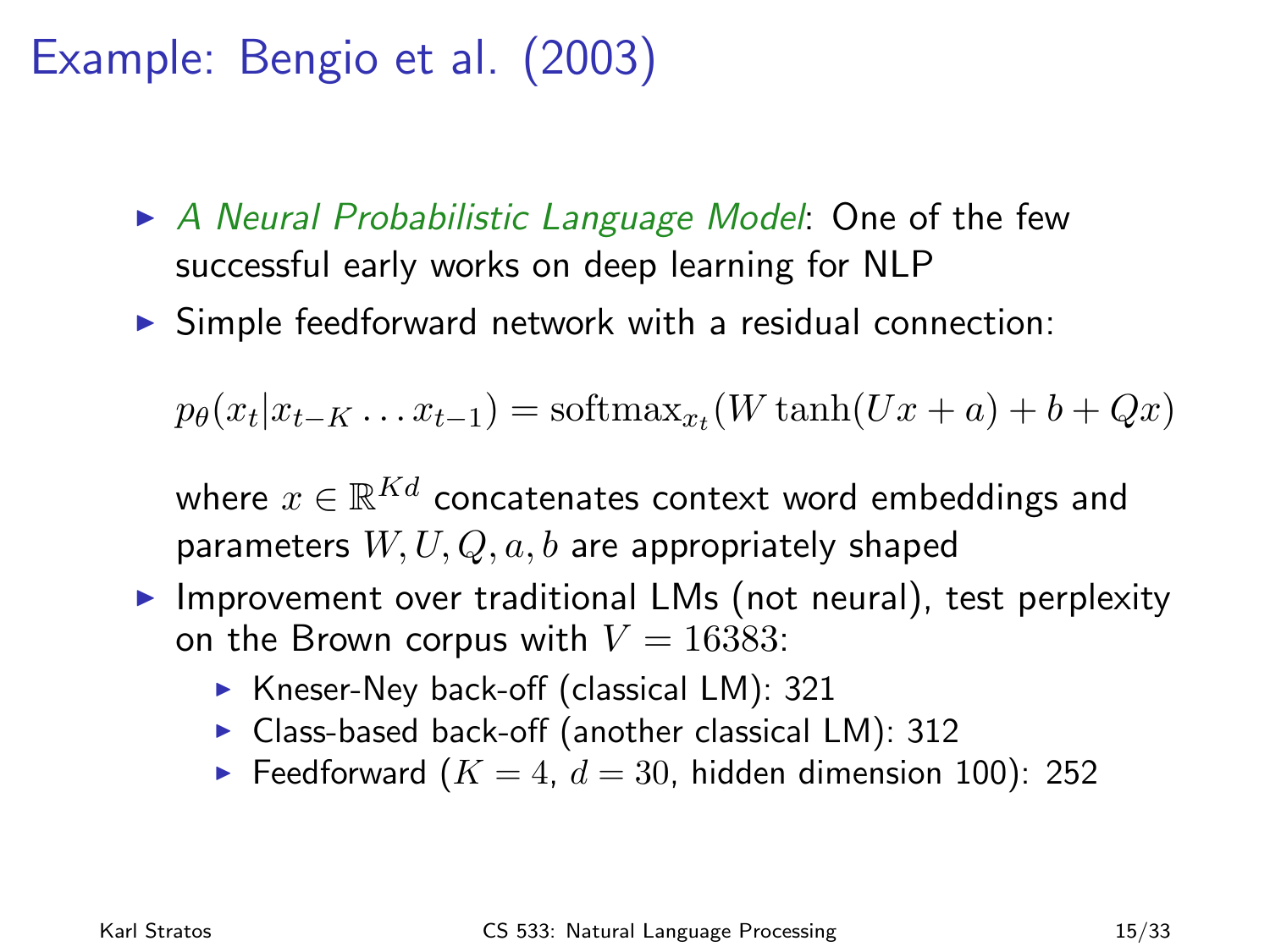#### Example: Generative Pre-Training (GPT) LMs

- $\triangleright$  A series (GPT-1, GPT-2,  $\ldots$ ) of transformer-based LMs with a lot of media attention
- $\triangleright$  Transformer encoder, with learnable position embeddings and input-output weight sharing

 $p_{\theta}(x_t | x_{t-K} \dots x_{t-1}) = \text{softmax}_{x_t}(E^{\top}$ Transformer $_{\theta}(E(x_{t-K} \dots x_{t-1})))$ 

- $\triangleright$  Game of scale (many versions within each, showing largest)
	- GPT-1: 117m parameters (12 layers, 12 heads,  $d = 768$ ), batch size 64 of length 512
	- GPT-2: 1.5b parameters (48 layers,  $d = 1600$ , etc.), batch size 512 of length 1024
	- GPT-3: 175b parameters (96 layers, 96 heads,  $d = 12288$ )
- $\triangleright$  GPT-2 and 3 vocabulary: based on byte-pair encoding (BPE) tokenization ( $V = 50257$ ), language-agnostic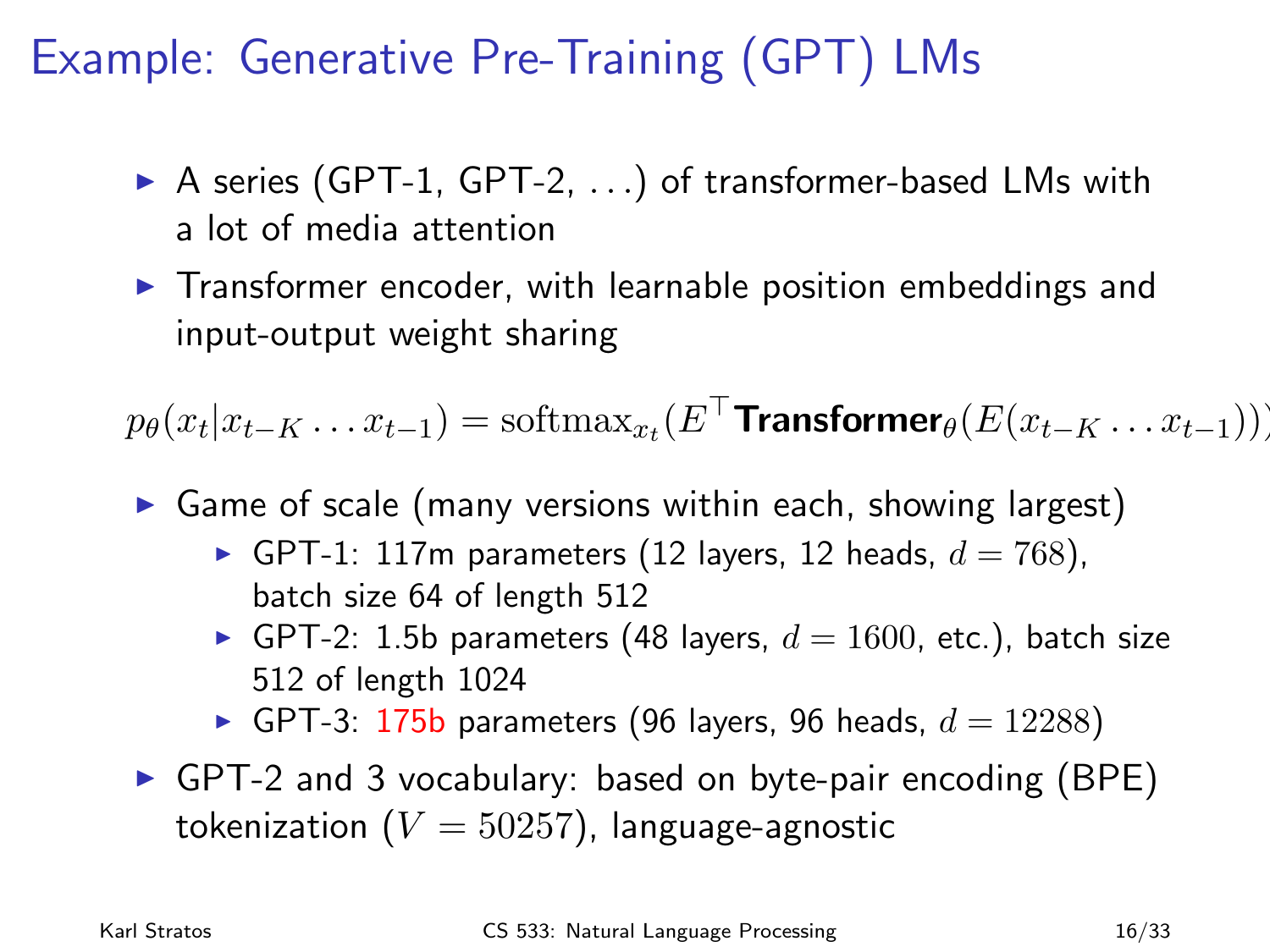### GPT-3 Training Data (Brown et al., 2020)

| Dataset                 | Quantity    | Weight in    | Epochs elapsed when      |
|-------------------------|-------------|--------------|--------------------------|
|                         | (tokens)    | training mix | training for 300B tokens |
| Common Crawl (filtered) | 410 billion | 60%          | 0.44                     |
| WebText2                | 19 billion  | 22%          | 2.9                      |
| Books1                  | 12 billion  | 8%           | 1.9                      |
| Books2                  | 55 billion  | 8%           | 0.43                     |
| Wikipedia               | 3 billion   | 3%           | 3.4                      |

- $\triangleright$  Different types of text (web, books, Wikipedia), given different priorities (e.g., Wikipedia modeling is emphasized)
- $\blacktriangleright$  Heavy text preprocessing efforts: automated filtering (train a classifier to identify high quality documents), approximate deduplication
- $\triangleright$  Single mini-batch contains 3.2m tokens
	- $\triangleright$  LM makes 3.2 million predictions in every batch during training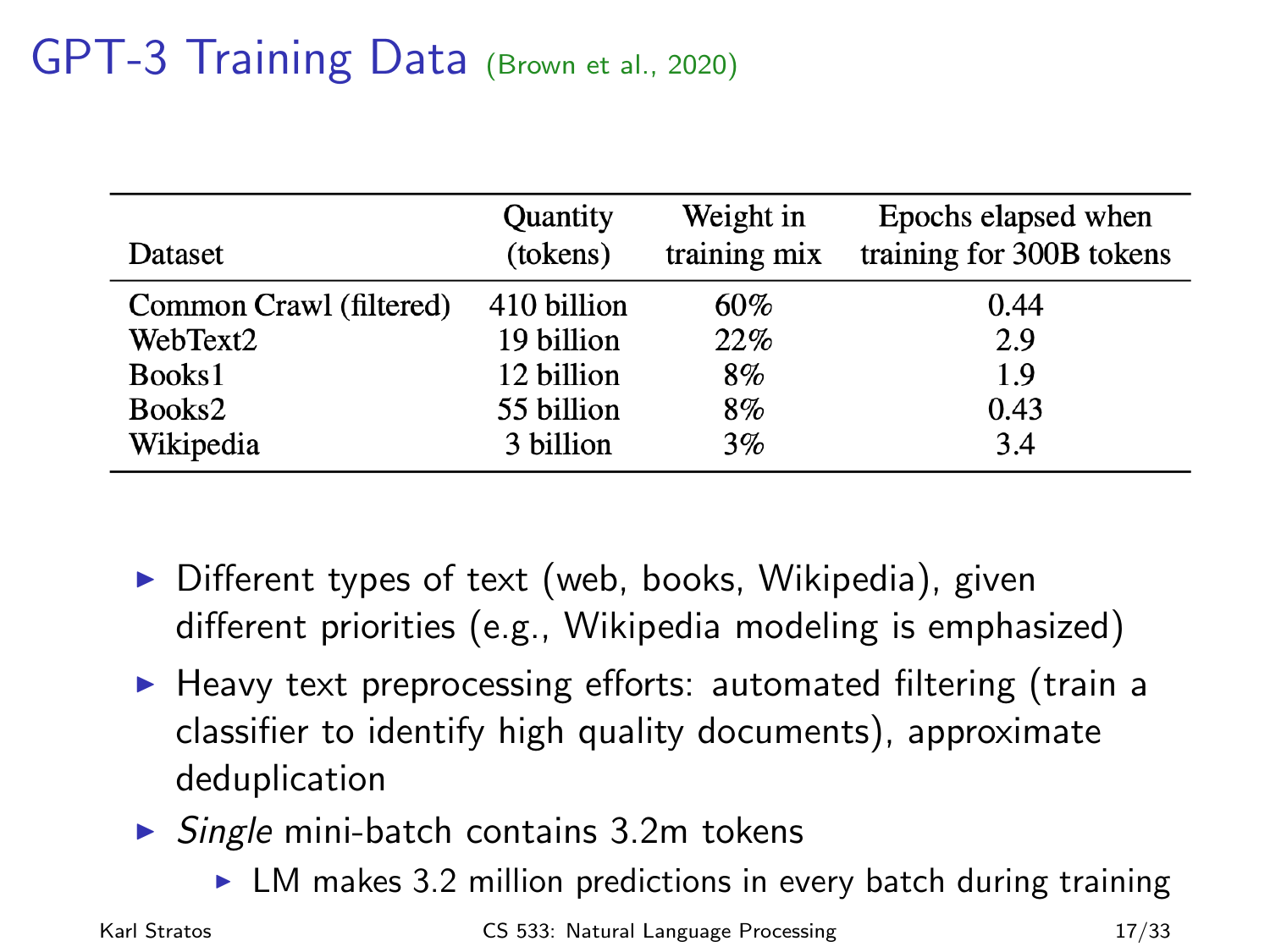#### Recurrent LMs

 $\blacktriangleright$  Markov assumption can be limiting.

The man, after pondering for a long while  $|...>K$  tokens...] decided that [he/she]

▶ Solution: Recurrent LM

$$
p_{\theta}(x_t | x_{< t}) = \text{softmax}_{x_t}(E^{\top} \text{RNN}_{\theta}(h_{t-1}, E(x_t)))
$$

 $h_{t-1}$  is a function of all history carried by the RNN

- $\triangleright$  Making LM recurrent may not help if context window is already large (e.g., GPT-3 uses  $K = 2048$  tokens)
	- $\blacktriangleright$  Few tokens with extreme-length dependence
	- But these are the truly hard/interesting instances! (E.g., dependence between book chapters)
- $\blacktriangleright$  How can we train RNNs with unbounded lengths?
	- $\blacktriangleright$  Heuristic: Truncate sequence and build computation graphs sequentially, reusing previous hidden states without backpropagating
- $\blacktriangleright$  This trick is known as "backpropagation through time" Karl Stratos **CS 533:** Natural Language Processing 18/33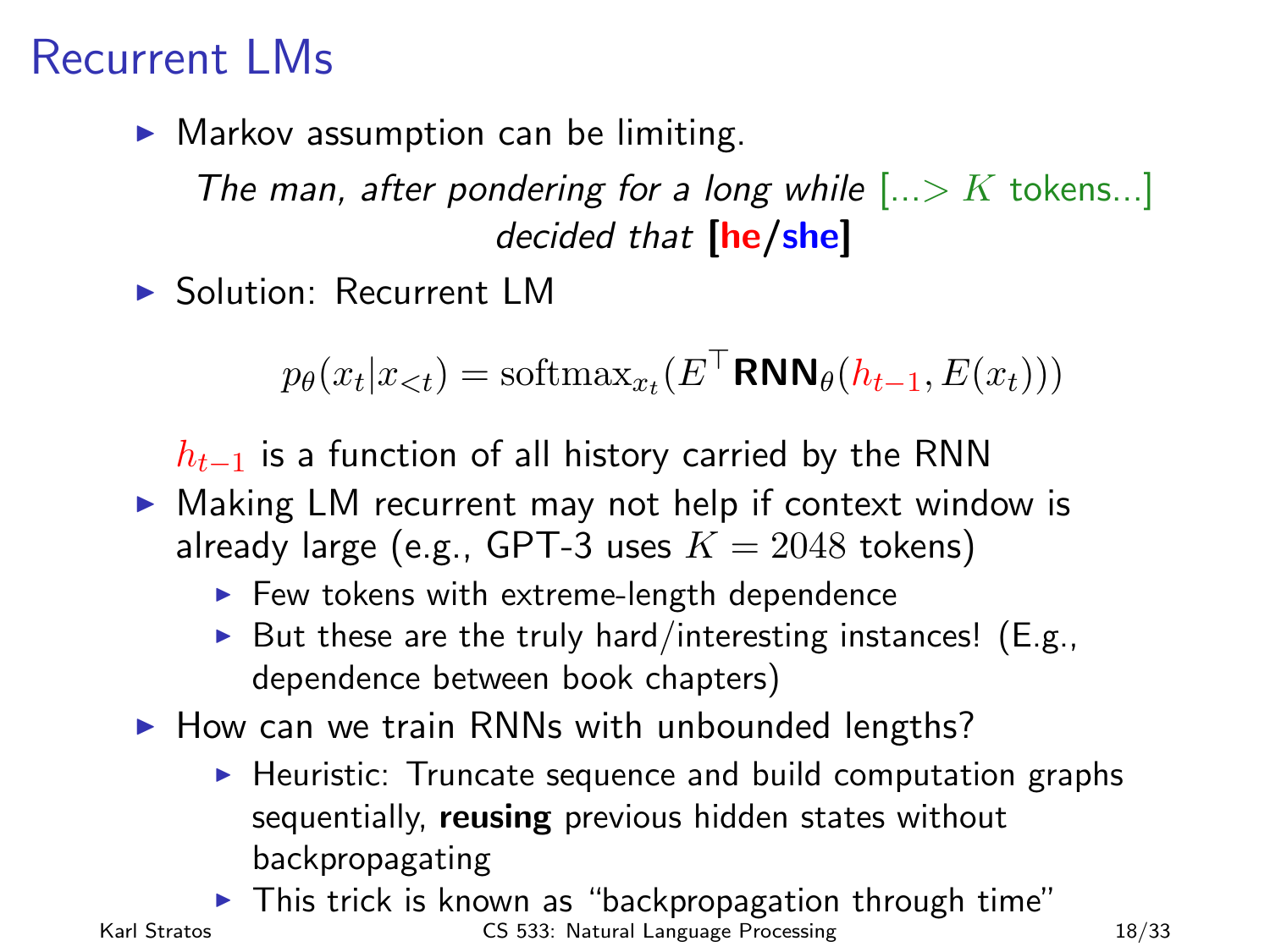## Backpropagation Through Time (BPTT)

Initial computation graph (BPTT length 3)



 $\triangleright$  Next computation graph



 $\triangleright$  Memory consumption is BPTT length, but can propagate information from arbitrarily far past

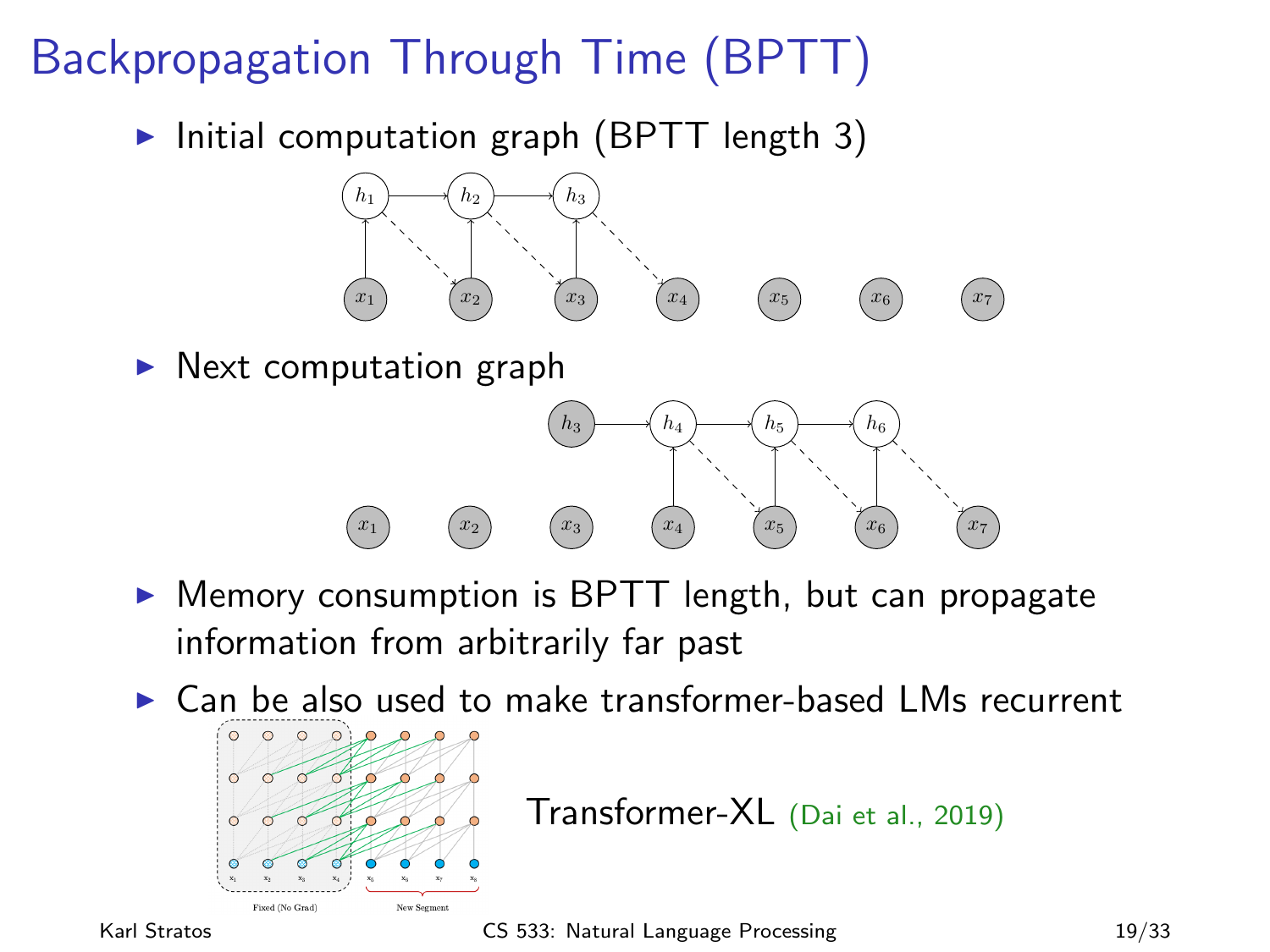#### Token-Level Perplexity on Penn Treebank (PTB) Corpus

A preprocessed version of PTB popular for small-scale LM experiments ( $\approx 1$  million training tokens, vocab size 10000)

- $\blacktriangleright$  Kneser-Ney (classical LM) with cache: 125.7
- $\blacktriangleright$  Simple feedforward: 140.2
- ▶ Simple RNN (BPTT length 50) (Mikolov and Zweig, 2012): 124.7
- **I** LSTM (Bai et al., 2018): 78.93
- $\blacktriangleright$  Transformer-XL (Dai et al., 2019): 54.55
- ► GPT-2<sup>\*</sup> (Radford et al., 2019): 35.76
- ► GPT-3<sup>\*</sup> (zero-shot) (Brown et al., 2020): 20.5

∗ indicates the model is trained on (a huge amount of) additional text first. "Zero-shot" means the model is not additionally trained on PTB.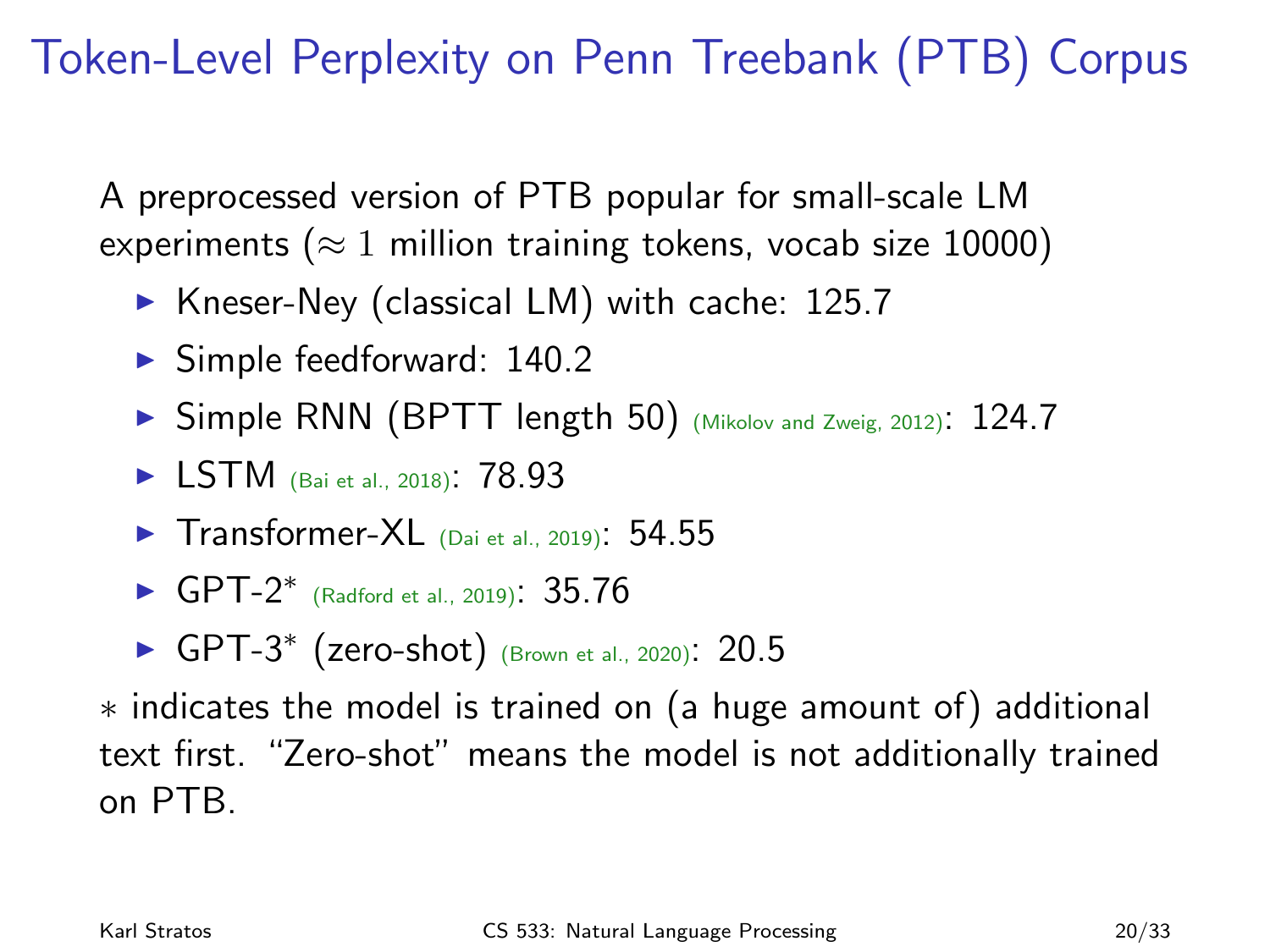#### Beyond Perplexity

- $\triangleright$  Majority of words determined by local context
	- $\triangleright$  Model can assign low perplexity on an unnatural text that is locally coherent but globally gibberish

 $\triangleright$  Reading comprehension: Test overall context understanding

▶ Examples: CNNDM (Hermann et al., 2015), LAMBADA (Paperno et al., 2016)

Context: "Again, he left that up to you. However, he was adamant in his desire that it remain a private ceremony. He asked me to make sure, for instance, that no information be given to the newspaper regarding his death, not even an obituary.

Target sentence: I got the sense that he didn't want anyone, aside from the three of us, to know that he'd even \_\_\_\_\_. Target word: died

Many locally plausible choices (e.g., "married", "divorced", "graduated")

#### $\triangleright$  Nonetheless, truly minimizing perplexity will imply global understanding

- $\triangleright$  Only diminishing returns since most tokens are resolvable without global understanding
- $\blacktriangleright$  LAMBADA accuracy 0% with LSTM, 86.4 (!) with GPT-3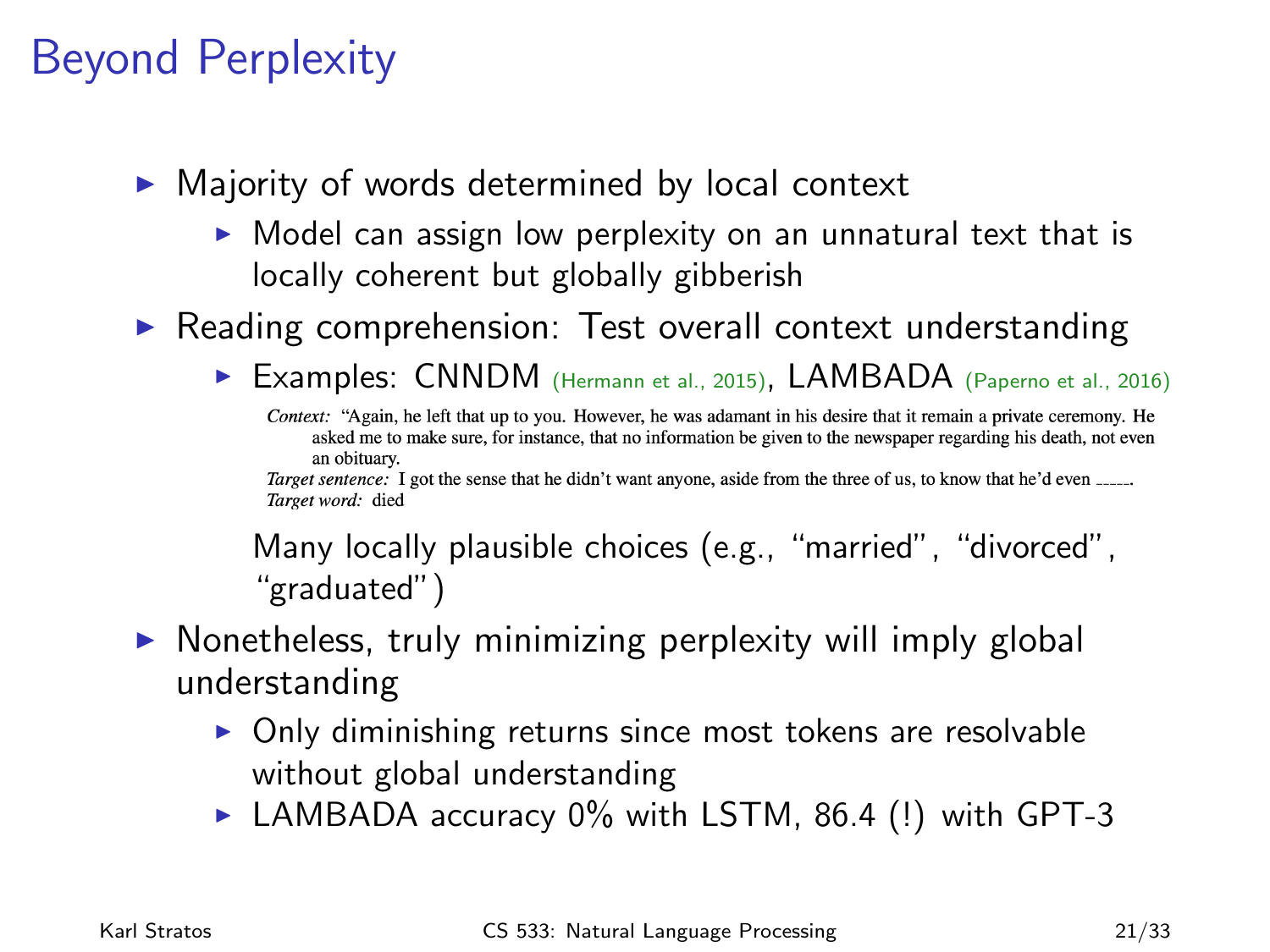#### The Search Problem

 $\triangleright$  What's the most likely sentence under the (trained) model?

$$
x^* = \underset{x_1...x_T \in \mathcal{V}^T, T \in \{1...T_{\text{max}}\}}{\arg \max} \sum_{t=1}^{T+1} \log p_{\theta}(x_t | x_{< t})
$$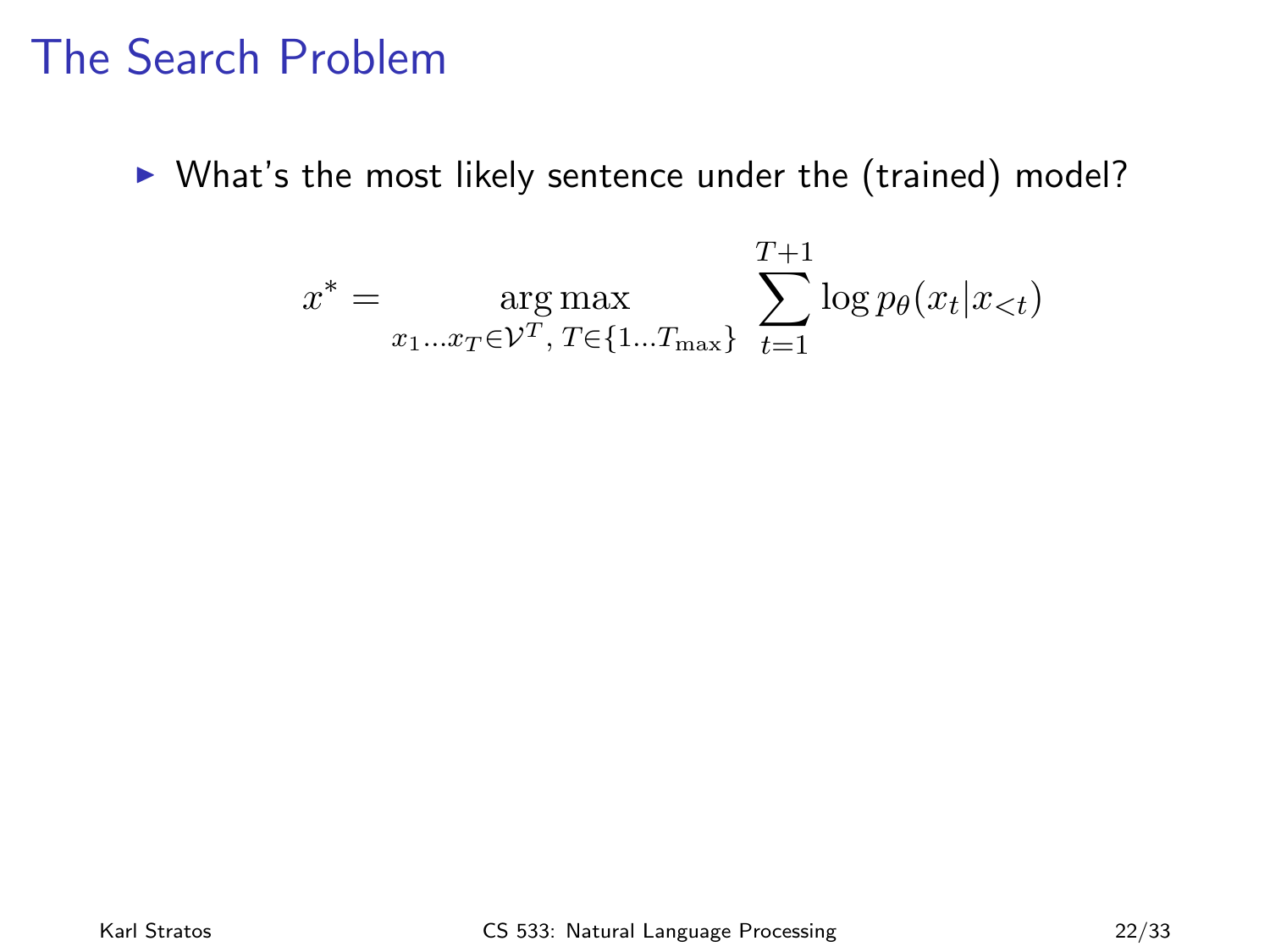#### The Search Problem

 $\triangleright$  What's the most likely sentence under the (trained) model?

$$
x^* = \underset{x_1...x_T \in \mathcal{V}^T, T \in \{1...T_{\text{max}}\}}{\arg \max} \sum_{t=1}^{T+1} \log p_{\theta}(x_t | x_{< t})
$$

 $\triangleright$  Greedy decoding. Predict argmax at each time step while holding previous predictions fixed:

$$
\hat{x}_1 = \underset{x_1 \in \mathcal{V}}{\arg \max} \log p_{\theta}(x_1 | x_0)
$$

$$
\hat{x}_2 = \underset{x_2 \in \mathcal{V}}{\arg \max} \log p_{\theta}(\hat{x}_1 | x_0) + \log p_{\theta}(x_2 | \hat{x}_1)
$$

and so on until  $\hat{x}_T = \langle \cos \rangle$ . Return  $\hat{x} = (\hat{x}_1 \dots \hat{x}_T)$ .

Runtime linear in  $V: O(VT_{\text{max}})$ . But is  $\hat{x} = x^*$ ?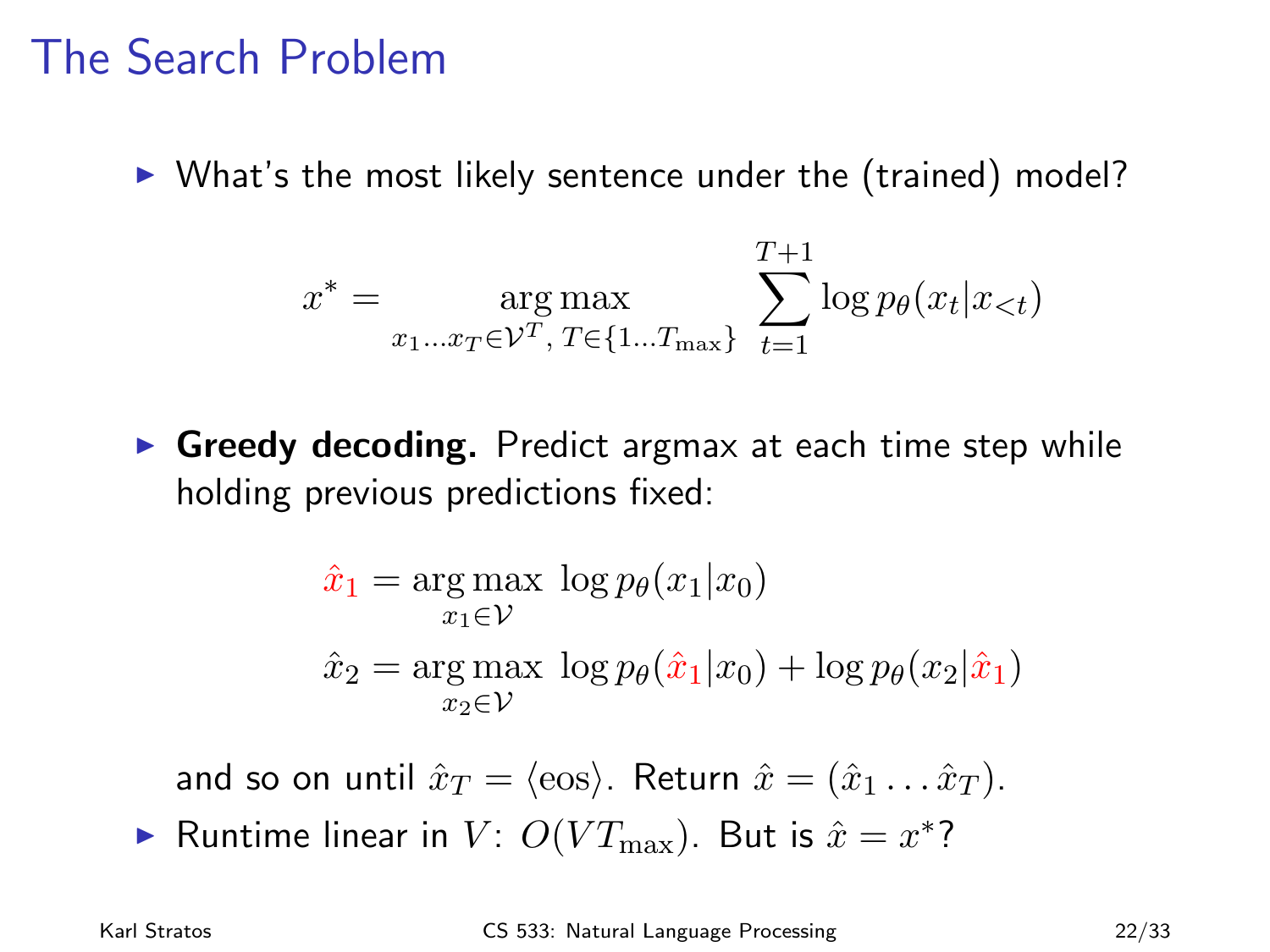#### General Intractability of Exact Search

► Example: 
$$
V = \{a, b\}
$$
, assume  $T = 2$  always so  
\n $\mathcal{X} = \{aa, ab, ba, bb\}$  (omitting  $\langle$ bos $\rangle$  and  $\langle$ eos $\rangle$ )  
\n $p_{\theta}(a) = 0.6$   $p_{\theta}(a|a) = 0.5$   $p_{\theta}(b|a) = 0.5$   
\n $p_{\theta}(b) = 0.4$   $p_{\theta}(a|b) = 0.9$   $p_{\theta}(b|b) = 0.1$ 

Greedy decoding: aa or ab (prob 0.3),  $x^* = ba$  (prob 0.36)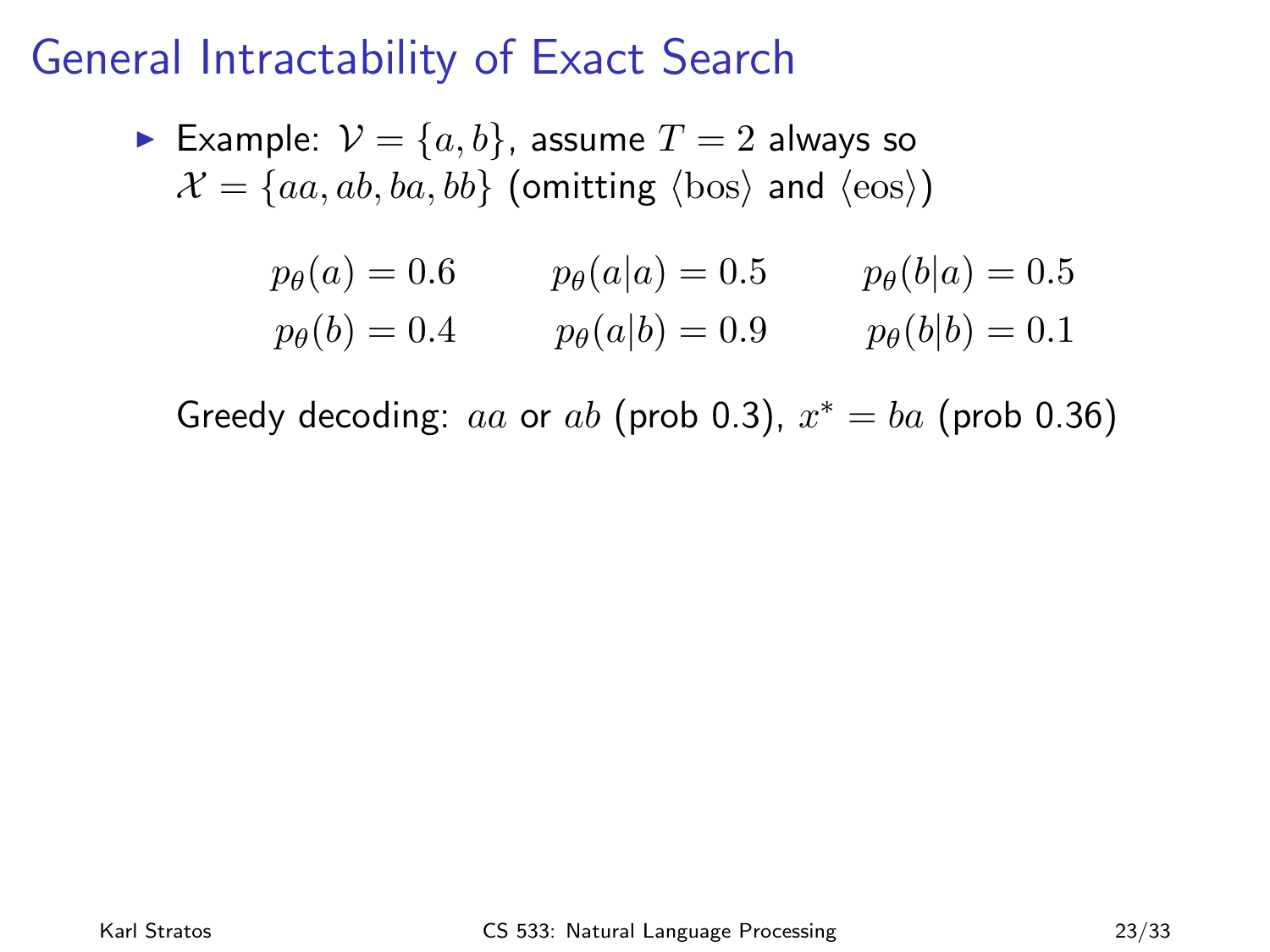#### General Intractability of Exact Search

Example:  $V = \{a, b\}$ , assume  $T = 2$  always so  $\mathcal{X} = \{aa, ab, ba, bb\}$  (omitting  $\langle bos \rangle$  and  $\langle eos \rangle$ )

$$
p_{\theta}(a) = 0.6
$$
  $p_{\theta}(a|a) = 0.5$   $p_{\theta}(b|a) = 0.5$   
\n $p_{\theta}(b) = 0.4$   $p_{\theta}(a|b) = 0.9$   $p_{\theta}(b|b) = 0.1$ 

Greedy decoding: aa or ab (prob 0.3),  $x^* = ba$  (prob 0.36)  $\triangleright$  We never know how the future unfolds.

- $\triangleright$  Even if a choice looks suboptimal now, it may eventually lead to better sequences.
- $\triangleright$  In general, we cannot avoid an exhaustive search over all  $O(V^{T_{\max}})$  possible sequences to find  $x^*.$
- $\blacktriangleright$  This is largely because  $x_t$  can arbitrarily condition on the entire history  $x_{\geq t}$ .
	- If distribution is Markov  $p_{\theta}(x_t|x_{>t}) = p_{\theta}(x_t|x_{t-K} \dots x_{t-1}),$ there exists a dynamic programming approach to find  $x^*$  in  $O(V^K T_{\mathrm{max}})$  (will cover later in the course).

Karl Stratos **CS 533:** Natural Language Processing 23/33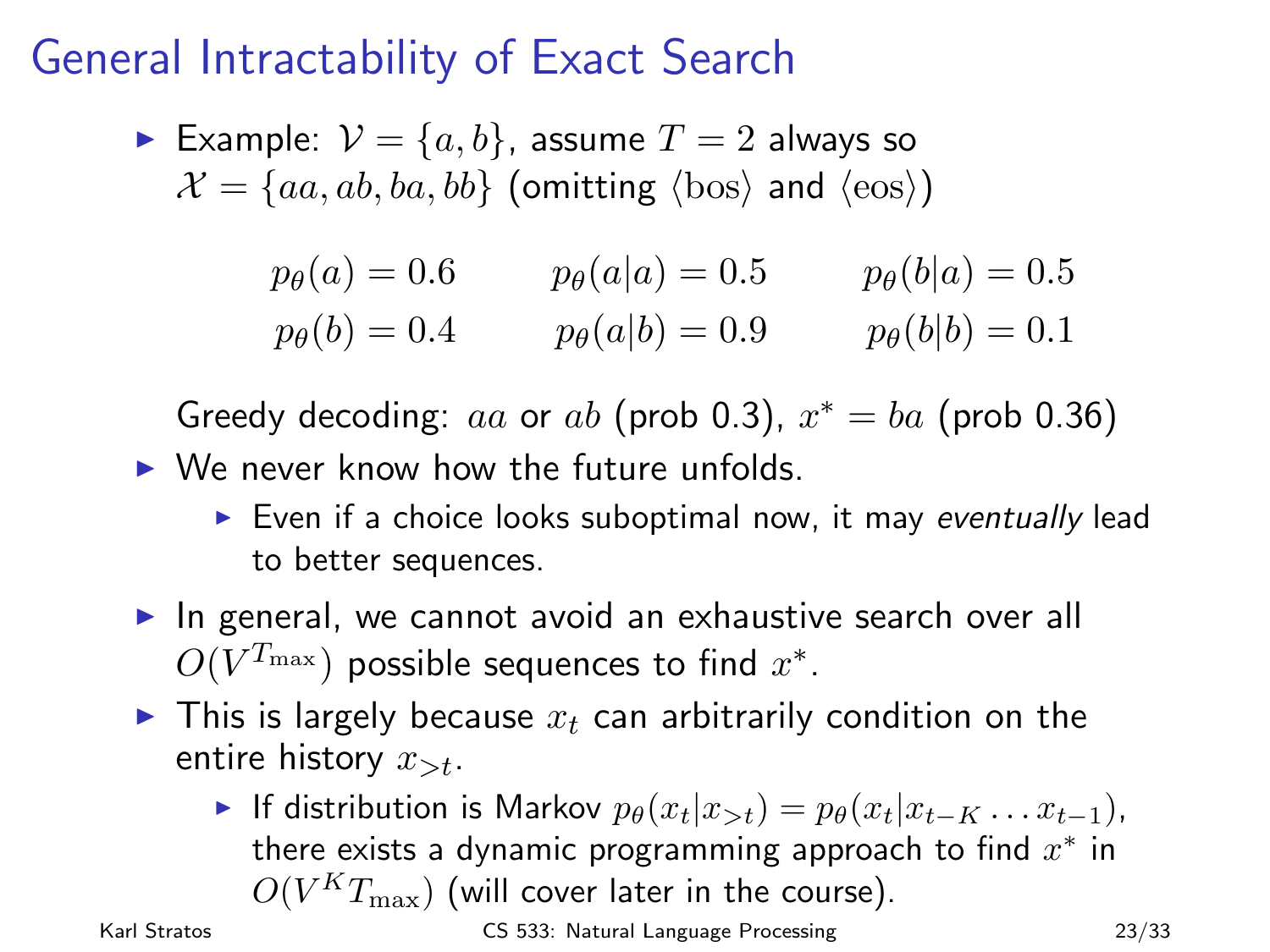#### Approximate Search

- $\triangleright$  While exact search is intractable, we can approximate it effectively by beam search.
- $\triangleright$  Has a controllable hyperparameter  $\beta$  (beam size)
	- $\triangleright$   $\beta = 1$ : Greedy decoding
	- $\blacktriangleright$   $\beta = V^{T_{\max}}$ : Exact search
- I Idea: Maintain only the top  $\beta$  candidate sequences (called "hypotheses") at each time step.
- $\blacktriangleright$   $t=1$ : Hypotheses  $(h^{(1)}\dots h^{(\beta)})$  are simply words with highest  $\log p_{\theta}(x_1|\langle \text{bos} \rangle)$  values
- $\blacktriangleright$   $t = 2$ : Construct a stepwise hypothesis space of size  $\beta V$

$$
\mathcal{H}_2 = \left\{ h^{(b)}x_2 | b \in \{1 \dots \beta\}, x_2 \in \mathcal{V} \right\}
$$

Update hypotheses to be the top  $\beta$  elements of  $\mathcal{H}_2$ , each has score  $\log p_\theta(h^{(1)}|\langle \rm{bos}\rangle) + \log p_\theta(x_2|\langle \rm{bos}\rangle, h^{(1)})$ 

Karl Stratos CS 533: Natural Language Processing 24/33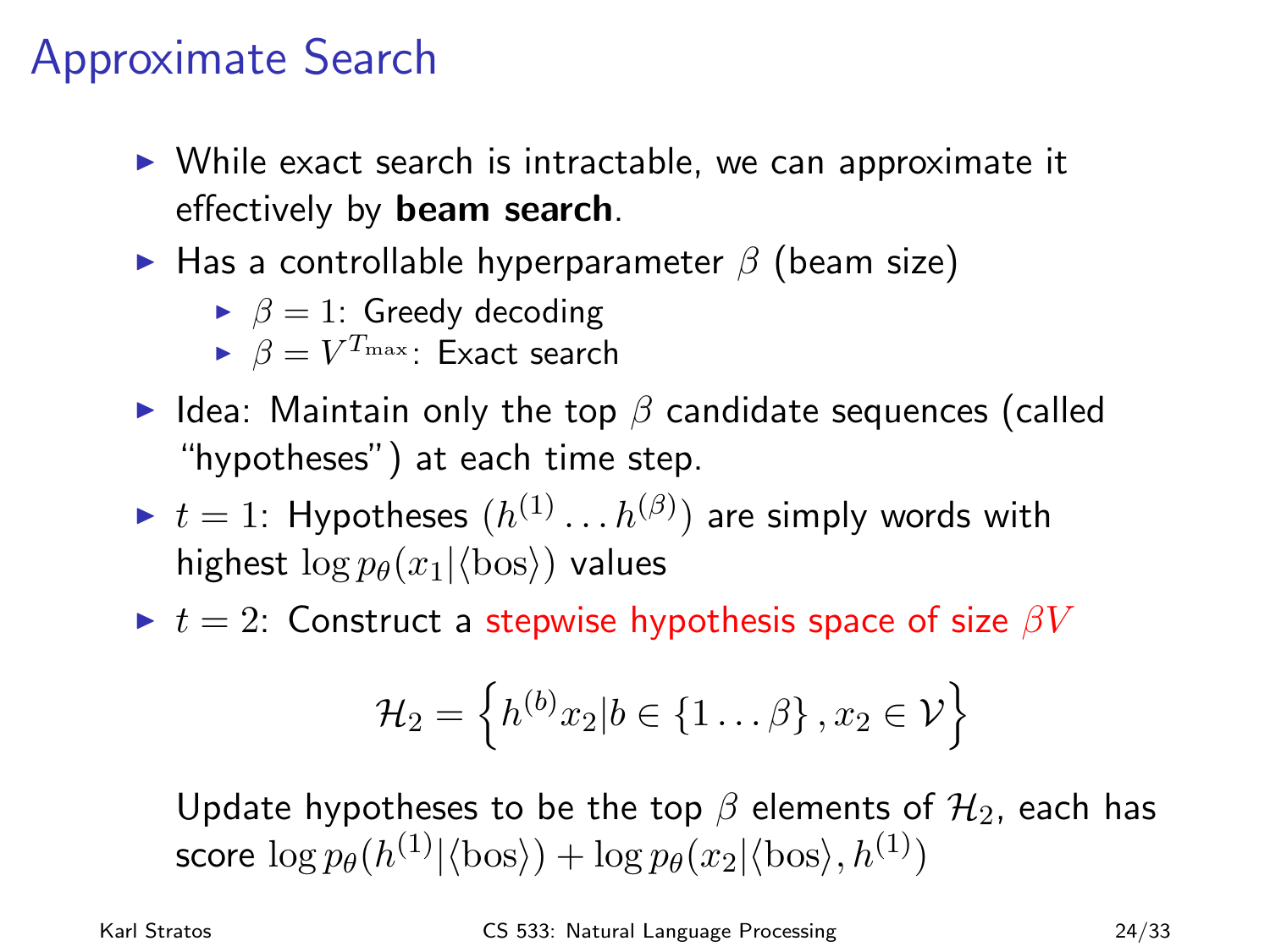#### General Beam Search

 $\triangleright$  Assumption: Additive sequence score (e.g., log prob)

$$
s(x_1...x_t) = s(x_1) + s(x_2|x_1) + \cdots + s(x_t|x_1...x_{t-1})
$$

- At every step  $t > 1$ , we assume
	- $\blacktriangleright$   $\beta$  best hypotheses so far:  $h^{(1)}\ldots h^{(\beta)}$  with scores  $s^{(1)}\ldots s^{(\beta)}$
- **In Stepwise hypothesis space of size**  $\beta V$

$$
\mathcal{H}_t = \left\{ h^{(b)}x | b \in \{1 \dots \beta\}, x \in \mathcal{V} \right\}
$$

Each  $h(b, x) \in \mathcal{H}_t$  is scored  $s^{(b,x)} = s^{(b)} + s(x|h^{(b)})$ .

- $\triangleright$  Update hypotheses/scores to be β elements of  $\mathcal{H}_t$  with highest  $s^{(b,x)}$ .
	- $\blacktriangleright$  Must align  $h(b,x)$  to  $h^{(b)}$  carefully so that we can continue with correct previous hidden states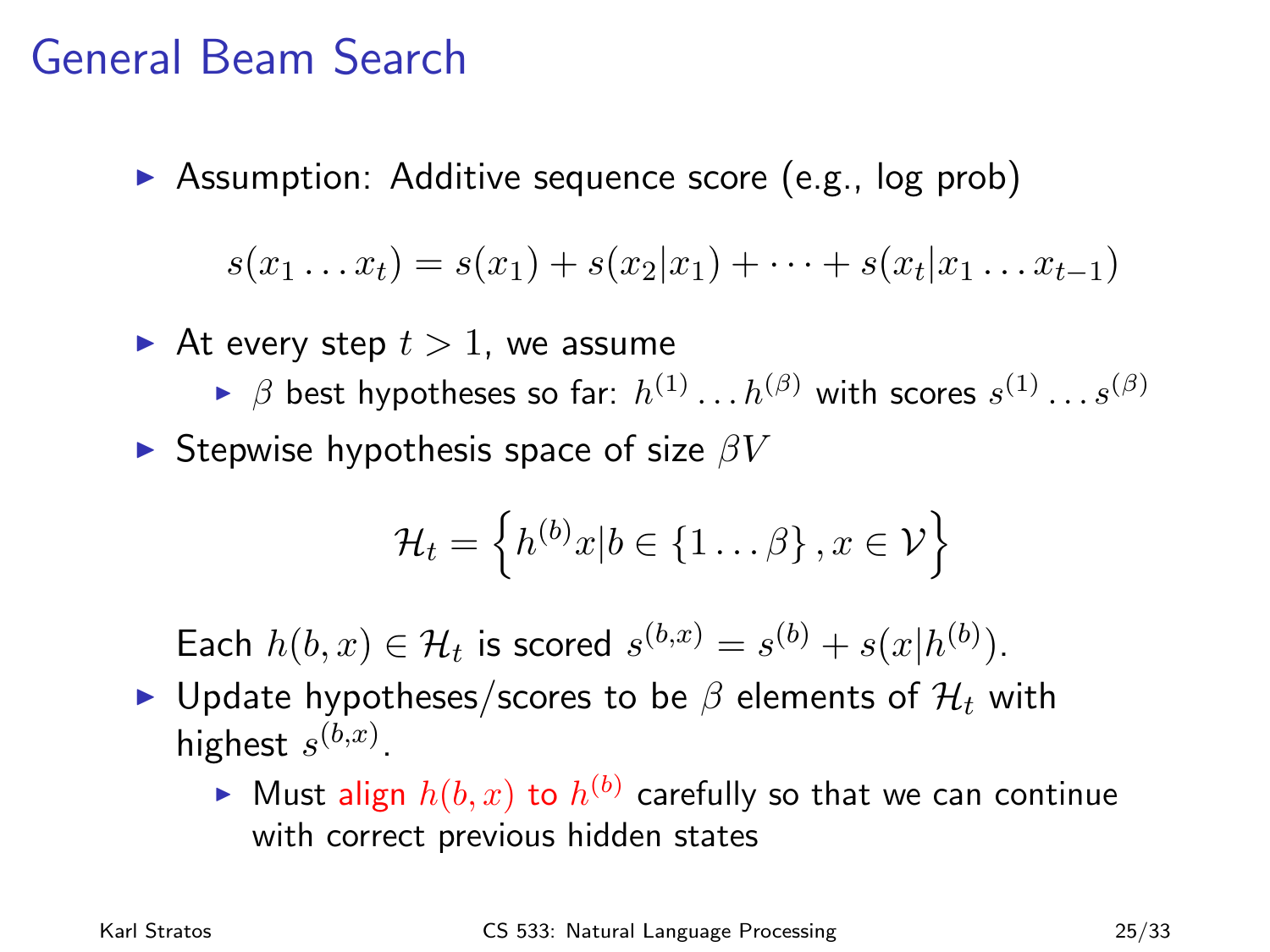#### Beam Search: A Complete Example

Beam size 2, vocab  $\{a, b, \langle bos \rangle, \langle eos \rangle\}$  (omitting  $\langle bos \rangle$  branches when expanding assuming impossible), edge value  $\log p_{\theta}(x_t|x_{< t})$ , node value  $\log p_{\theta}(x_1 \ldots x_t)$ . At each time step, green boxes indicate top-2 hypotheses to continue.



Completed hypothesis-score pairs:  $(aba, -1.1), (bb, -1.8)$ . Return aba as an approximation to  $x^*$ .

Karl Stratos CS 533: Natural Language Processing 26/33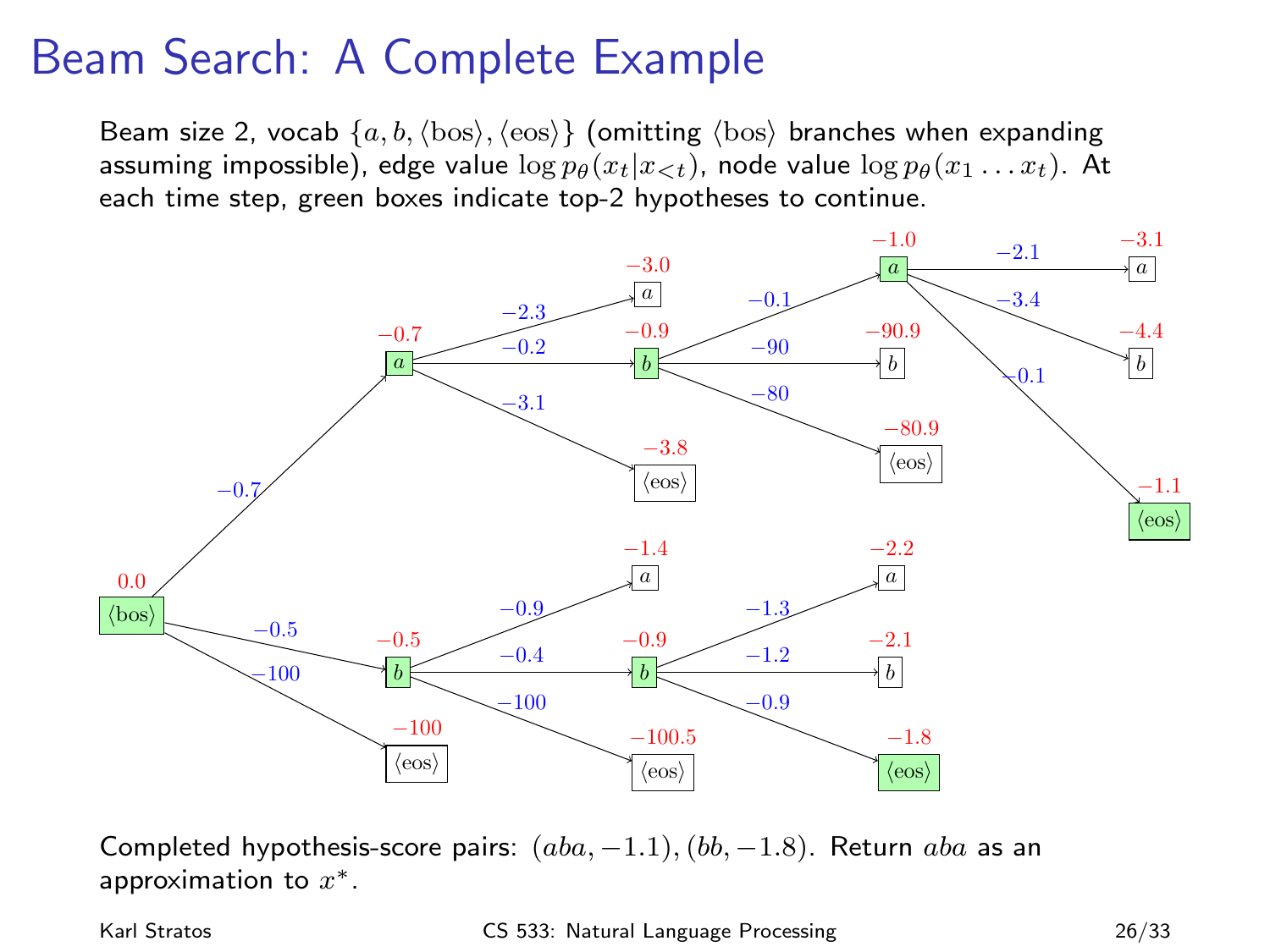#### Other Beam Search Details

- $\blacktriangleright$  Specify max number of steps  $T_{\max}$ 
	- If no hypothesis is completed within  $T_{\text{max}}$  steps, return the top (unfinished) element.
- ► Runtime:  $O(\mathrm{top}_\beta(\beta V) T_{\max})$  where  $\mathrm{top}_\beta(\beta V)$  is the time needed to get  $\beta$  highest-scoring items from  $\beta \times V$  items
	- $O(V_{\text{max}})$  if  $\beta = 1$  (greedy), a great improvement over brute-force  $O(V^{T_{\max}})$
- **Length penalty.** Instead of using  $\log p_{\theta}(x_1 \dots x_t)$ , consider 1  $\frac{1}{t} \log p_\theta(x_1 \dots x_t)$  during beam search
	- $\blacktriangleright$  Alleviates the problem of rewarding sequences for being short.
- $\triangleright$  More generally, can introduce various penalties/constraints during beam search
	- $\triangleright$  Coverage penalty: Encourage hypotheses to cover certain token types
	- $\triangleright$  n-gram blocking: Prune branches that result in a repeated  $n$ -gram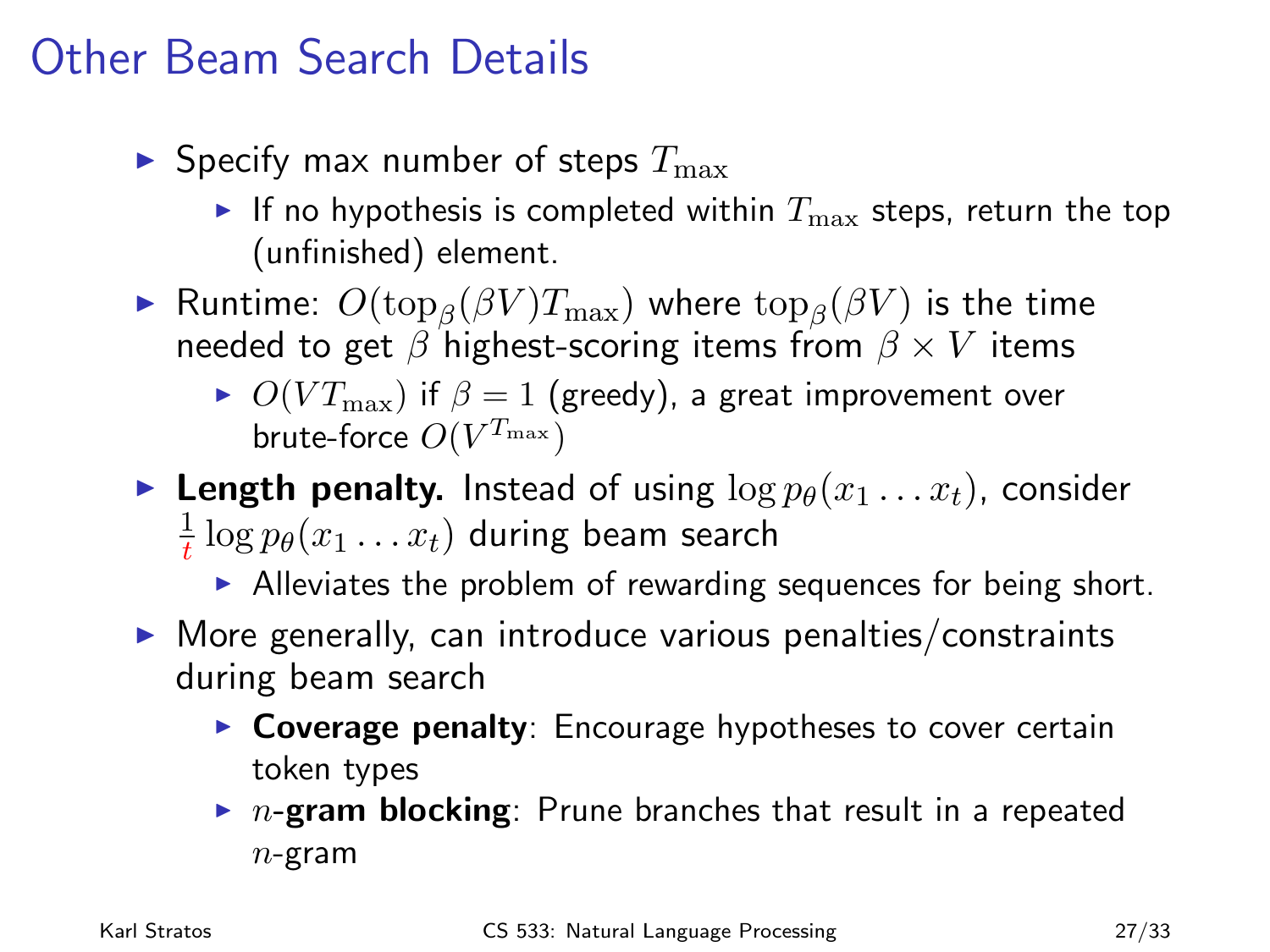#### Generating Text from a Language Model

 $\blacktriangleright$  How can we sample a random sentence from the (trained) model? Stepwise sampling by the chain rule:

$$
(x_1 \dots x_T) \sim p_{\theta} \Leftrightarrow x_1 \sim p_{\theta}(\cdot | \langle \text{bos} \rangle)
$$
  

$$
x_2 \sim p_{\theta}(\cdot | \langle \text{bos} \rangle, x_1) \dots
$$
  

$$
x_T \sim p_{\theta}(\cdot | \langle \text{bos} \rangle, x_1 \dots x_{T-1})
$$
  

$$
\langle \text{eos} \rangle \sim p_{\theta}(\cdot | \langle \text{bos} \rangle, x_1 \dots x_{T-1}, x_T)
$$

 $\triangleright$  Can calibrate randomness by introducing a "temperature" parameter  $\tau > 0$  in softmax

$$
p_{\theta,\tau}(x|x_{
$$

Point-mass as  $\tau \to 0$  (greedy decoding), uniform as  $\tau \to \infty$ 

Karl Stratos CS 533: Natural Language Processing 28/33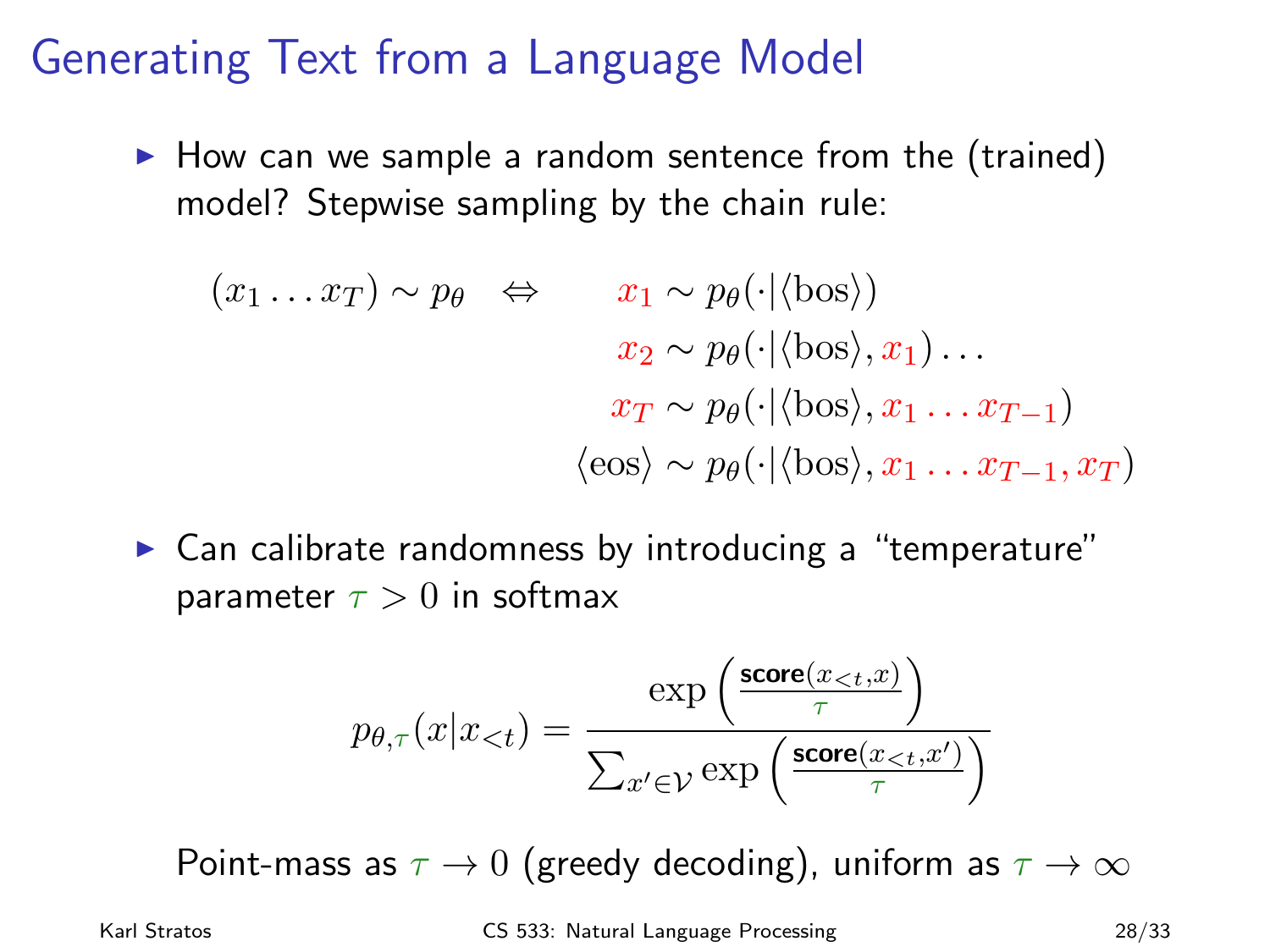#### Other Generation Methods

**Top-**k sampling  $(Fan et al., 2018)$ . At each step, sample only from k most probable words  $C ⊂ V$  (e.g.,  $k = 10, 20$ )

$$
p_{\theta,C}(x|x_{< t}, \mathcal{C}) = \begin{cases} \frac{\exp(\mathbf{score}(x_{< t}, x))}{\sum_{x' \in \mathcal{C}} \exp(\mathbf{score}(x_{< t}, x'))} & \text{if } x \in \mathcal{C} \\ 0 & \text{otherwise} \end{cases}
$$

- $\blacktriangleright$  Idea: Eliminate weird words by truncating vocabulary
- $\triangleright$  Need to select right k. If too small and distribution is flat, miss out creativity. If too large, reintroduce weird words.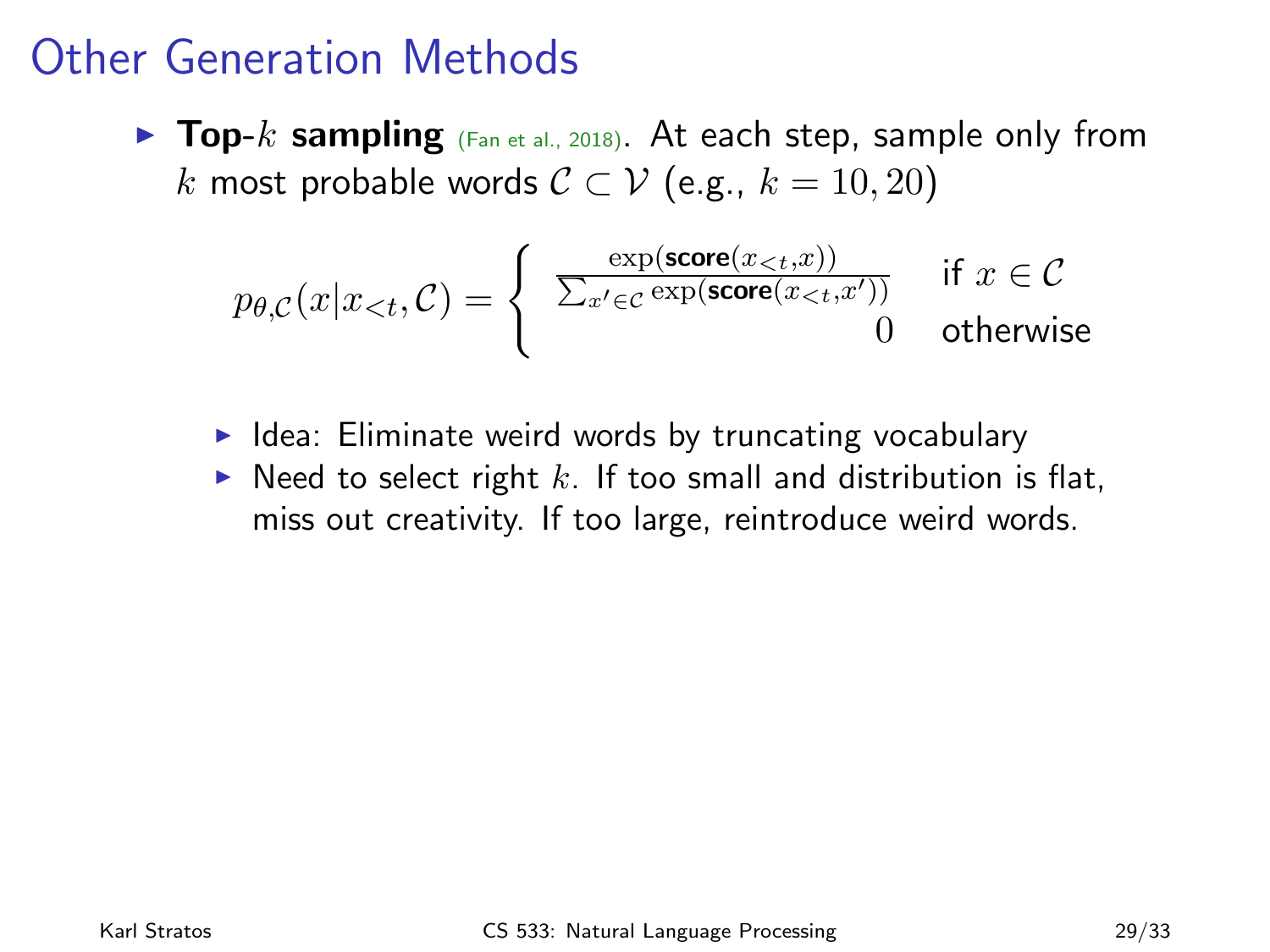#### Other Generation Methods

**Top-**k sampling  $(Fan et al., 2018)$ . At each step, sample only from k most probable words  $C \subset V$  (e.g.,  $k = 10, 20$ )

$$
p_{\theta,C}(x|x_{< t}, \mathcal{C}) = \begin{cases} \frac{\exp(\mathbf{score}(x_{< t}, x))}{\sum_{x' \in \mathcal{C}} \exp(\mathbf{score}(x_{< t}, x'))} & \text{if } x \in \mathcal{C} \\ 0 & \text{otherwise} \end{cases}
$$

- $\blacktriangleright$  Idea: Eliminate weird words by truncating vocabulary
- $\triangleright$  Need to select right k. If too small and distribution is flat, miss out creativity. If too large, reintroduce weird words.
- **Fop-***p* sampling (Holtzman et al., 2020). Same thing but set  $C \subset V$  to be top words whose probabilities sum to  $> p$  (e.g.,  $p = 0.9$ ).
	- I Idea: Alleviate the need to tune k in top-k sampling by making  $|C|$  dynamic (only care about probability mass coverage)
	- $\blacktriangleright$  Still need to select p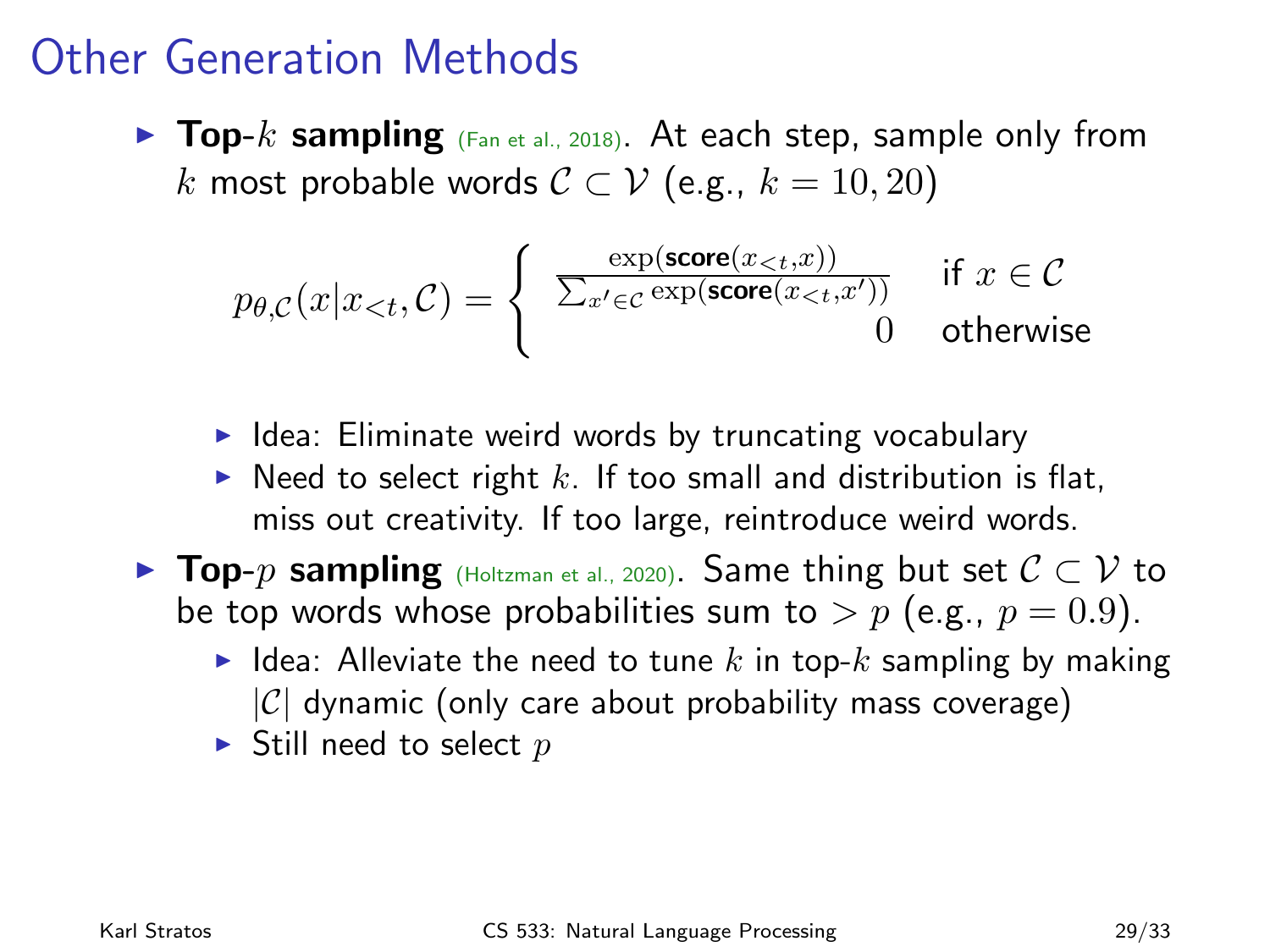#### Other Generation Methods

**Top-**k sampling  $(Fan et al., 2018)$ . At each step, sample only from k most probable words  $C \subset V$  (e.g.,  $k = 10, 20$ )

$$
p_{\theta,C}(x|x_{< t}, \mathcal{C}) = \begin{cases} \frac{\exp(\mathbf{score}(x_{< t}, x))}{\sum_{x' \in \mathcal{C}} \exp(\mathbf{score}(x_{< t}, x'))} & \text{if } x \in \mathcal{C} \\ 0 & \text{otherwise} \end{cases}
$$

- $\blacktriangleright$  Idea: Eliminate weird words by truncating vocabulary
- $\triangleright$  Need to select right k. If too small and distribution is flat, miss out creativity. If too large, reintroduce weird words.
- **Fop-***p* sampling (Holtzman et al., 2020). Same thing but set  $C \subset V$  to be top words whose probabilities sum to  $> p$  (e.g.,  $p = 0.9$ ).
	- I Idea: Alleviate the need to tune k in top-k sampling by making  $|C|$  dynamic (only care about probability mass coverage)
	- $\blacktriangleright$  Still need to select p
- $\triangleright$  Any of these sampling schemes can be used in conjunction with beam search: Replace  $\beta$ -argmax with  $\beta$  samples (without replacement)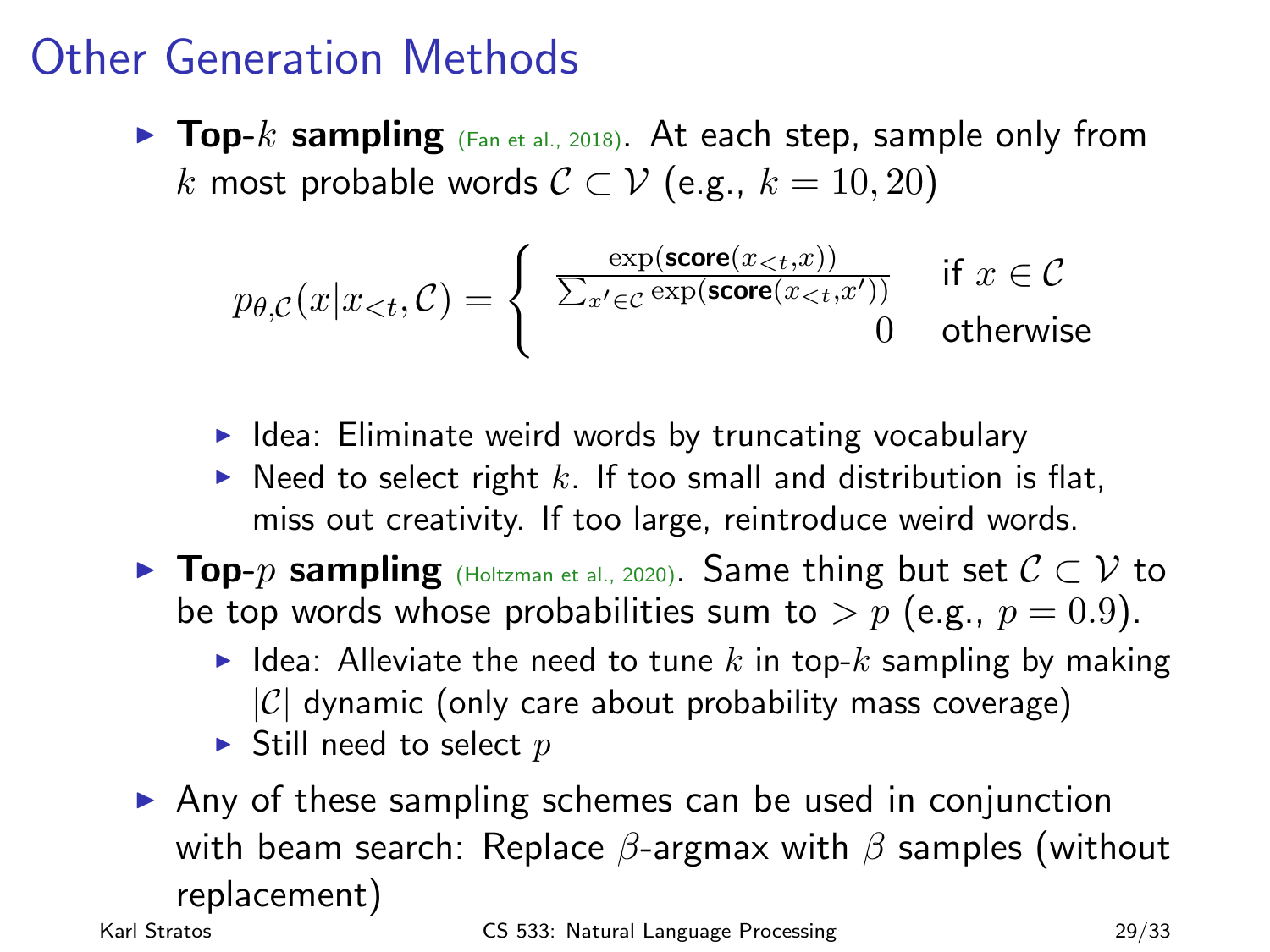#### Contextual Text Generation

- **►** Start with a prompt  $x_1 \ldots x_J \in V$ , sample from  $p_\theta(\cdot|x_1 \ldots x_J)$ to complete the story.
- $\triangleright$  Online demo with a transformer-based LM.

<https://talktotransformer.com/>

In a shocking finding, scientist discovered a herd of unicorns living in a remote, previously unexplored valley, in the Andes Mountains. Even more surprising to the researchers was the fact that the unicorns spoke perfect Fnalish

**GENERATE ANOTHER** 

#### Completion

In a shocking finding, scientist discovered a herd of unicorns living in a remote, previously unexplored valley, in the Andes Mountains, Even more surprising to the researchers was the fact that the unicorns spoke perfect English. The curious researchers from the University of San Francisco decided to write the animals' individual speech dialects down. In total, 22 of these dialects were listed. However, because of the language barrier the researchers had to use an English-accented text because it was much easier to decipher.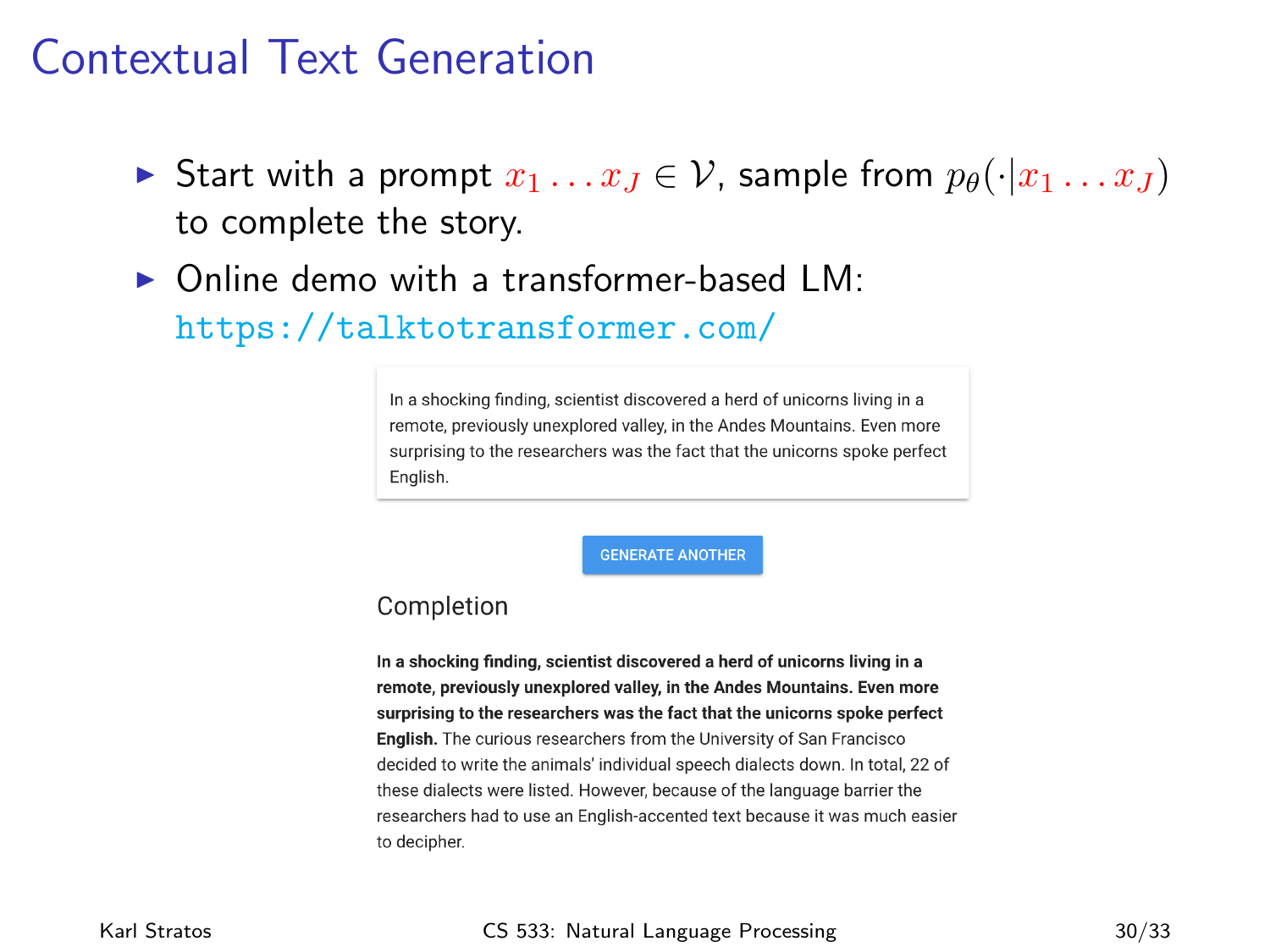#### Evaluating Text Generation

- $\triangleright$  Automatic evaluation: Perplexity on a held-out corpus
	- $\triangleright$  Easy to obtain, ensures that model is diverse (must assign high probs to unseen text)
	- $\triangleright$  Quality score can be degenerate: perplexity infinite if model assigns prob  $\approx 0$  to any of test tokens

 $\blacktriangleright$  Human evaluation: Overall quality of text on a scale of 1 to 5

- $\triangleright$  Uses the human quality bar
- $\triangleright$  Not scalable, diversity score can be degenerate: model might regurgitate training sentences (which will score high)
- $\triangleright$  Other automatic metrics based on n-gram overlaps with reference text
	- Examples: BLEU, ROUGE
	- $\triangleright$  Better quality estimation than perplexity, but can correlate poorly with human judgment
- $\blacktriangleright$  Hybrid approaches
	- ▶ Example: HUSE (Hashimoto et al., 2019)
	- $\triangleright$  Classification error of predicting if a machine generated text or human, use human scores as features

Karl Stratos CS 533: Natural Language Processing 31/33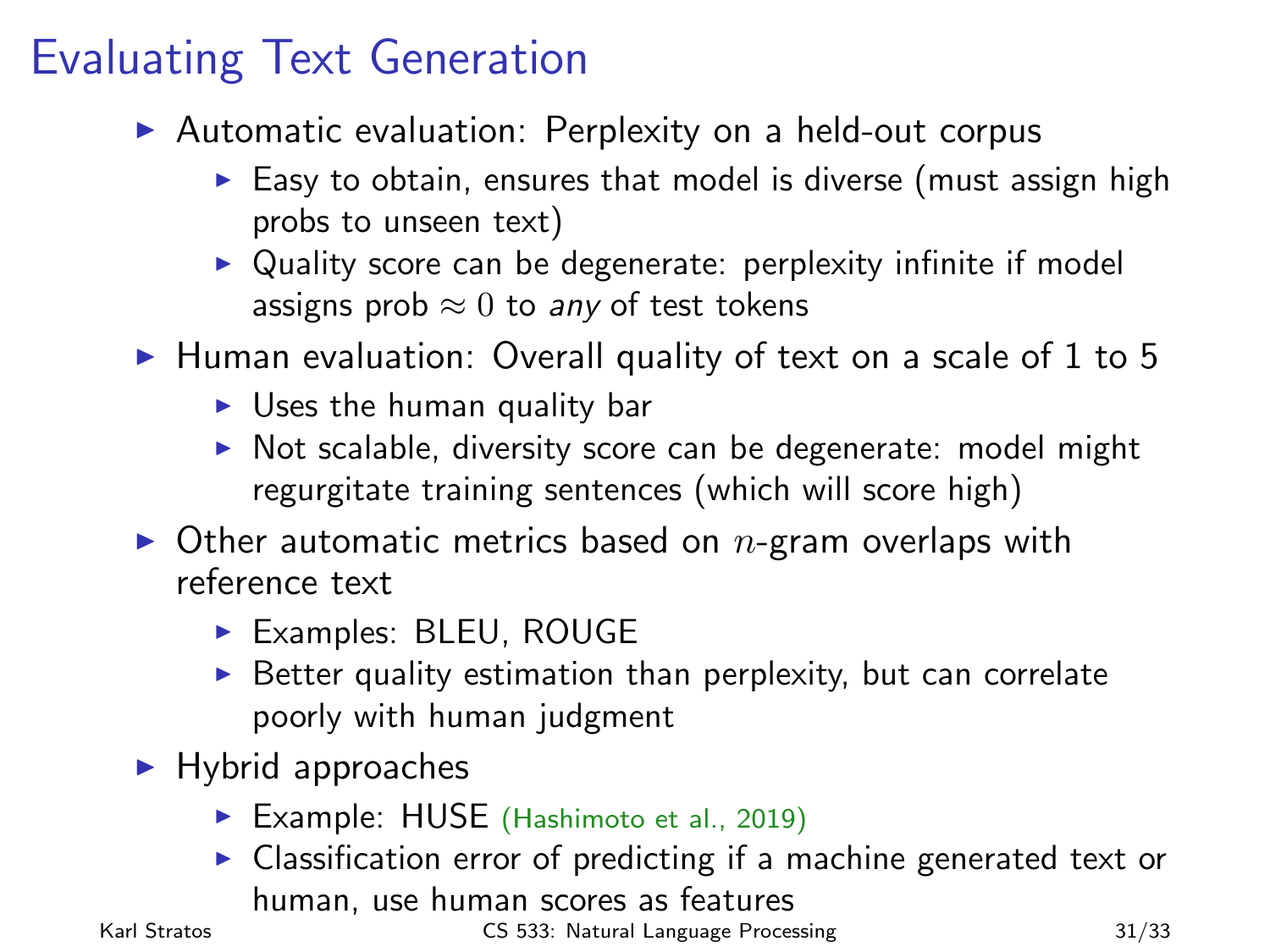#### Human-Like: Not Most Probable

 $\blacktriangleright$  Naive beam search/sampling output:

On Monday, the president of the United States of America and the president of the United States of America and the president of the United States of America and the president of the United States of America and . . .

- $\triangleright$  Why is human text not the most probable text? Possible hypotheses
	- $\triangleright$  Models are optimized for likelihood/perplexity: sufficient to only rely on short history
	- $\triangleright$  Grice's Maxims of Communication (Grice, 1975): Humans optimize against stating the obvious
- In practice, have to mess around with the choice of beam search (with penalties/blocking), top- $k$ , top- $p$ , softmax temperature to get desired generation qualities.